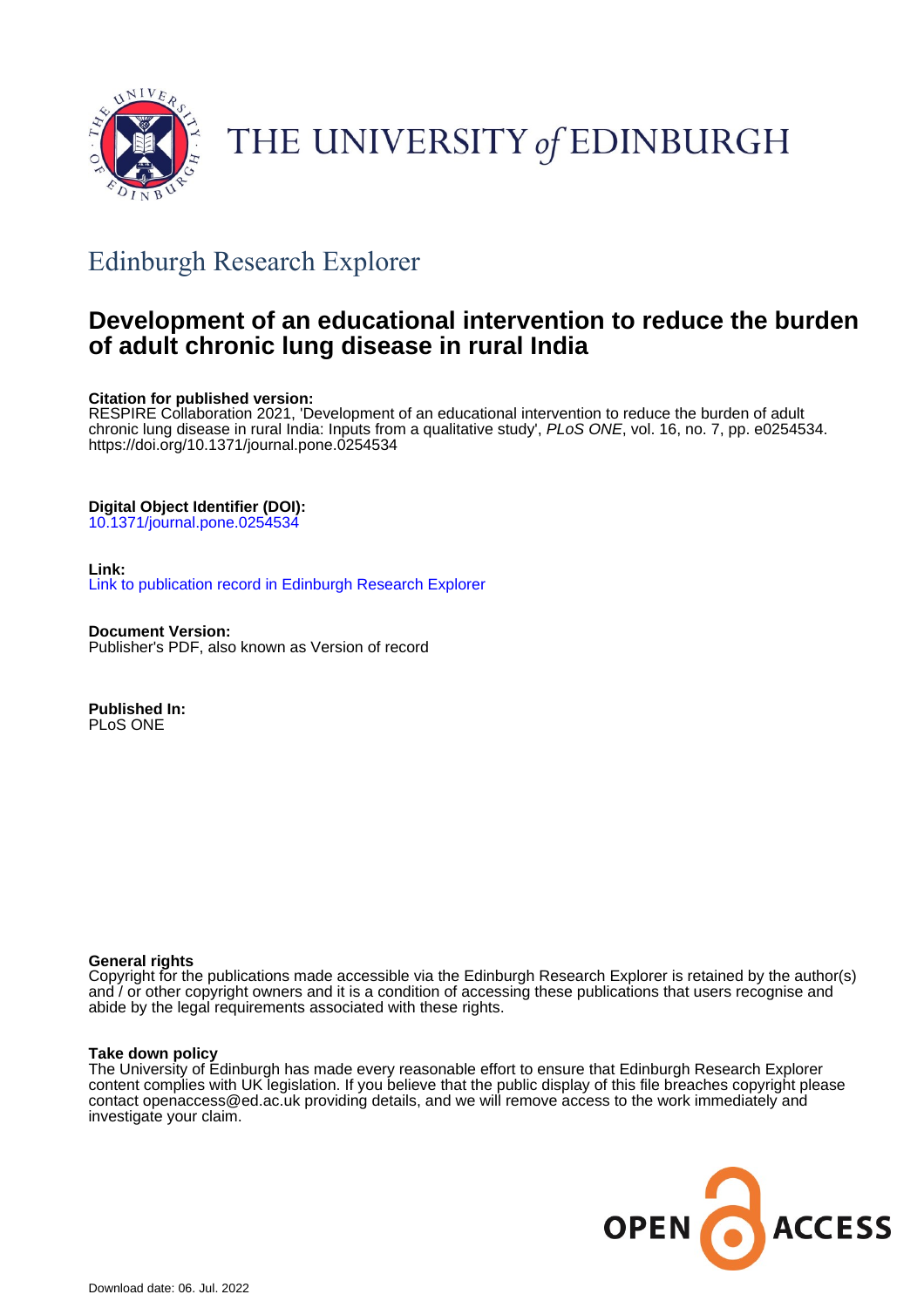

## **OPEN ACCESS**

**Citation:** Paul B, Isaac R, R. H, Jebaraj P, S. M, Das D, et al. (2021) Development of an educational intervention to reduce the burden of adult chronic lung disease in rural India: Inputs from a qualitative study. PLoS ONE 16(7): e0254534. [https://doi.org/](https://doi.org/10.1371/journal.pone.0254534) [10.1371/journal.pone.0254534](https://doi.org/10.1371/journal.pone.0254534)

**Editor:** Vijayaprasad Gopichandran, ESIC Medical College & PGIMSR, INDIA

**Received:** March 18, 2021

**Accepted:** June 29, 2021

**Published:** July 15, 2021

**Copyright:** © 2021 Paul et al. This is an open access article distributed under the terms of the Creative Commons [Attribution](http://creativecommons.org/licenses/by/4.0/) License, which permits unrestricted use, distribution, and reproduction in any medium, provided the original author and source are credited.

**Data Availability Statement:** The de-identified data can be accessed at the open access data repository of University of Edinburgh known as Edinburgh DataShare available at [https://datashare.ed.ac.uk.](https://datashare.ed.ac.uk) The data files can be identified by the following citation: Paul, Biswajit; R, Hemalatha; Paul, Jebaraj; S, Muthathal; Das, Deepa; Isaac, Rita; Norrie, John; Grant, Liz; Weller, David. (2021). Qualitative study to inform intervention development for behaviour change in adults with chronic lung disease in rural India, 2018 [text]. University of Edinburgh. College of Medicine and Veterinary Medicine. Edinburgh

RESEARCH ARTICLE

Development of an educational intervention to reduce the burden of adult chronic lung disease in rural India: Inputs from a qualitative study

Biswajit Paulo<sup>1,2</sup>\*, Rita Isaac<sup>1</sup>, Hemalatha R.<sup>1</sup>, Paul Jebaraj<sup>1</sup>, Muthathal S.<sup>1</sup>, Deepa Das<sup>3</sup>, John Norrie $\mathbf{\Theta}^2$ , Liz Grant<sup>2</sup>, Hilary Pinnock<sup>2</sup>, Harish Nair<sup>2</sup>, Aziz Sheikh<sup>2</sup>, David Weller<sup>2</sup>, **RESPIRE Collaboration¶**

**1** RUHSA Department, Christian Medical College, Vellore, India, **2** Usher Institute, The University of Edinburgh, Edinburgh, United Kingdom, **3** Pulmonology and Critical Care, Bangalore Baptist Hospital, Bengaluru, India

¶ The complete membership of the author group can be found in the Acknowledgments. \* drbpaul@cmcvellore.ac.in

### Abstract

#### **Background**

Chronic respiratory diseases (CRDs) are major causes of mortality and morbidity worldwide with a substantial burden of the disease being borne by the low and middle income countries (LMICs). Interventions to change health behaviour which aim to improve the quality of life and reduce disease burden due to CRD require knowledge of the problem and factors influencing such behaviour. Our study sought to appreciate the lived experiences of people with CRD, their understanding of the disease and its risk factors, and usual practice of health behaviour in a rural low-literate community in southern India.

#### **Methods**

Qualitative data were collected between September and December 2018 through eight focus group discussions (FGDs), five in-depth interviews and four key-informant interviews from patients and community members. Community engagement was undertaken prior to the study and all interviews and discussions were recorded with permission. Inductive coding was used to thematically analyse the results.

#### **Results**

Major themes included understanding of chronic lung disease, health behaviours, lived experiences with the disease and social norms, attitudes and other factors influencing health behaviour.

#### **Discussion**

Poor understanding of CRDs and their risk factors affect health seeking behaviour and/or health practices. Stigma associated with the disease and related health behaviours (e.g.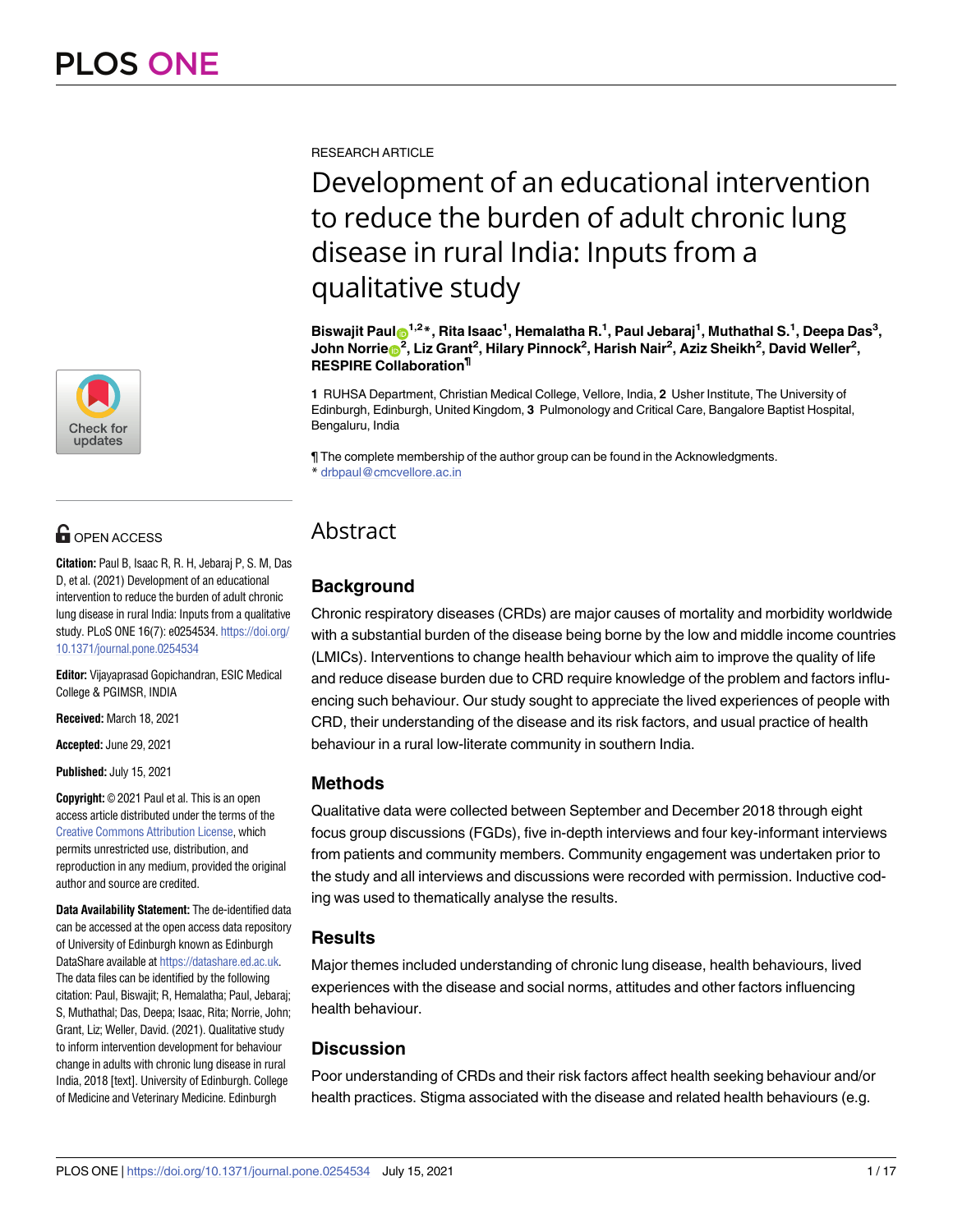<span id="page-2-0"></span>Medical School. Usher Institute. [https://doi.org/10.](https://doi.org/10.7488/ds/3054) [7488/ds/3054.](https://doi.org/10.7488/ds/3054)

**Funding:** Fund received as PhD studentship award by BP Funding Ref: 16/136/109 UK National Institute for Health Research (NIHR) Global Health Research Unit on Respiratory Health (RESPIRE) [https://www.ed.ac.uk/usher/respire;](https://www.ed.ac.uk/usher/respire) [https://www.](https://www.nihr.ac.uk) [nihr.ac.uk](https://www.nihr.ac.uk) "This research was commissioned by the UK National Institute for Health Research (NIHR) Global Health Research Unit on Respiratory Health (RESPIRE), using UK Aid from the UK Government. The views expressed in this publication are those of the author(s) and not necessarily those of the NIHR or the UK Department of Health and Social Care." The funders had no role in study design, data collection and analysis, decision to publish, or preparation of the manuscript.

**Competing interests:** The authors have declared that no competing interests exist.

inhaler use) creates emotional challenges and mental health problems, besides influencing health behaviour. However barriers can be circumvented by increasing community awareness; communication and connection with the community through community based health care providers can turn challenges into opportunities for better health care.

#### **Introduction**

Chronic respiratory diseases (CRD) constitute a major and escalating challenge to public health in low-and middle-income countries (LMICs) because of their high prevalence and severity—and limited awareness of the risk factors and treatment options in the population, especially in the rural, low-health-literate communities  $[1-3]$ . Around 90% of the deaths from chronic obstructive pulmonary disease (COPD) occur in LMICs [[4,](#page-15-0) [5\]](#page-15-0). COPD was the second most common cause of mortality and morbidity [in terms of disability adjusted life years (DALYs) lost] in India in 2016 [[6\]](#page-15-0). COPD and asthma were responsible for 75.6% and 20.0% of the chronic respiratory disease DALYs, respectively, in India in 2016 [[7](#page-15-0)].

Engaging with communities and health systems in CRD management is critical to improve quality of life of people affected. To that end, evidence-based control measures like smoking prevention, avoidance of exposure to biomass fuels, reduction in exposure to environmental allergens and better access to standardised protocol based management are recommended [\[1,](#page-15-0) [8–10](#page-15-0)]. It is challenging for health systems to adapt to meet the chronic long-term care needs of their populations related to CRDs while continuing to provide curative care services for acute diseases. With limited clinical and workforce resources, identifying the most effective interventions to reduce the risks, drivers, causes and impact of CRD, is important. We undertook a study on behavioural change using an educational intervention based on the Theory of Planned Behaviour (TPB), and explored the feasibility of front-line health care worker driven community education, screening, referral and treatment, with community follow-up [\[11\]](#page-15-0)—an approach suitable for low-resource settings.

As a prelude to developing a more structured and systematic intervention study, it was necessary to understand the social, financial and cultural context of our participants and their living environment; in particular their lived experiences and attitudes toward CRD along with perceptions of caregivers and community perspectives about the disease. This was necessary for the development and implementation of an intervention which could address the gaps in beneficiary-provider cycle and make it effective in changing health behaviour. Therefore, we undertook a qualitative study to gain insights into individual and community perceptions, opinions, practices, attitudes, norms (cultural and subjective), beliefs and barriers to CRD prevention and care.

#### **Methods**

#### **Ethics statement**

Ethical approval for this study was granted by the scientific and ethics committee of Christian Medical College, Vellore, India known as the Institutional Review Board (IRB) of CMC Vellore vide IRB min no. 11381 dated 27.06.2018. and approval was granted from the Health Ministry's Screening Committee of Indian Council of Medical Research with proposal id 2018– 0706. This study is one part of a large mixed-method study which was approved by the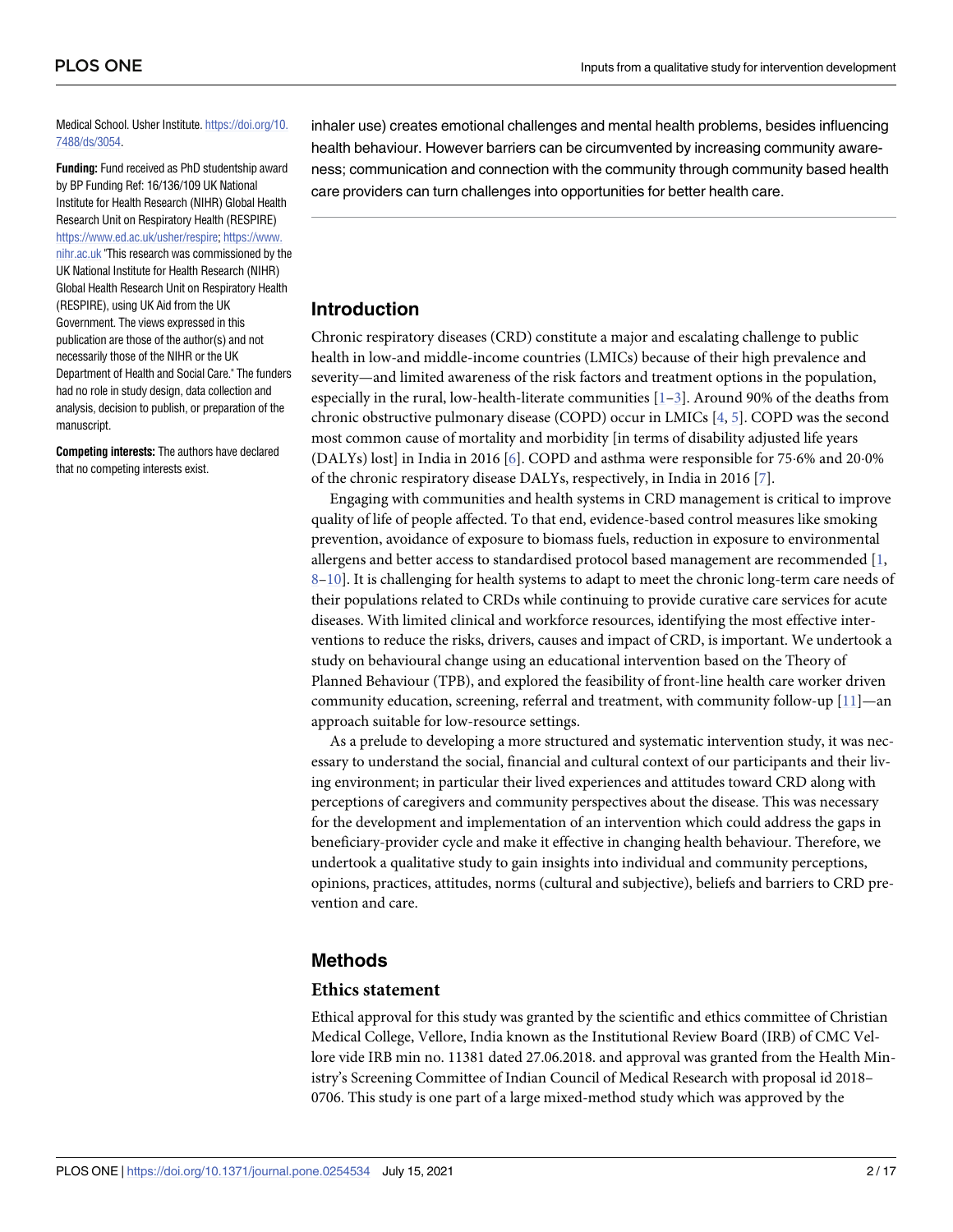Research Governance body of the University of Edinburgh. Written informed consent was obtained from all the participants who volunteered for the study.

The objectives of our qualitative study were guided by the theory of planned behaviour (TPB), wherein we wanted to know about the attitudes, social norms, perceptions and barriers to health behaviour among the patients of CRD and in the community. Our topic guide was constructed keeping these objectives in mind and elicitation of the lived experiences from the patients of CRD was a part of such inquiry. Guided by TPB, we had conducted interviews among caregivers and the key-informants to obtain information about societal barriers, perceptions of community about CRD and their opinions on related health behaviour. The narratives from the patients, caregivers and the key community members thus obtained were interpreted by thematic analysis framework to arrive at the results.

#### **Setting and study design**

Our CRD patients were from a rural community development block (administrative unit) with a population of 128,000; they had low literacy levels and were from lower socio-economic classes. They utilised health care services provided by the Rural Unit for Health and Social Affairs (RUHSA), a secondary level hospital of Christian Medical College, Vellore located in the block, through its 18 outreach clinics (in 18 clusters) in the community providing primary care. This study was conducted from September to December 2018. The qualitative survey guide was developed from the five constructs of the theory of planned behaviour that included CRD related behaviour, behavioural intention, attitude, subjective norm and perceived behavioural control. We hypothesised that the five components of the TPB would better predict CRD-related behaviour.

This study used qualitative research methods to collect information. A total of eight focus group discussions (FGDs), involving 51 participants, five in-depth interviews (IDIs) and four key informant interviews (KIIs) were conducted–sufficient, through our pilot-testing, to achieve data saturation. FGDs were conducted among the patients with CRDs, IDIs with the care-givers and KIIs were with key community members.

#### **Community engagement, focus group discussions and the interviews**

Prior to organising the focus group discussions and the interviews, community engagement was initiated with key community members including panchayat (local government) leaders, teachers, village leaders and self-help group members (small self-reliant, financially independent local women groups involved in income generation and community influencers) to apprise them about the CRD program and share their views and opinions towards it. It helped us in strengthening the relationship with the community and carrying out the study.

Participant selection: For the focus groups, initially, a sampling frame of all individuals with a diagnosis of CRD was developed from out-patient department registers of the secondary hospital and electronic database of outreach care services. Sampling techniques were refined through discussions with the health care workers, and patients were added based on their knowledge of patients living with CRD. Study participants were chosen purposively to represent the diversity within the study population in terms of age, gender and type of CRD. The inclusion criteria were adults above 18 years, both men and women who'd been diagnosed with CRD (including asthma, COPD or bronchiectasis) and resided permanently within the study region. The health care workers made home-visits to inform the potential participants about the study and to arrange a time and date for discussions. FGDs were conducted separately for men and women, stratified by age  $(< 50 \text{ or } \geq 50 \text{ years})$  for homogeneity in group composition. Work environments and cultural practices of males were different from females,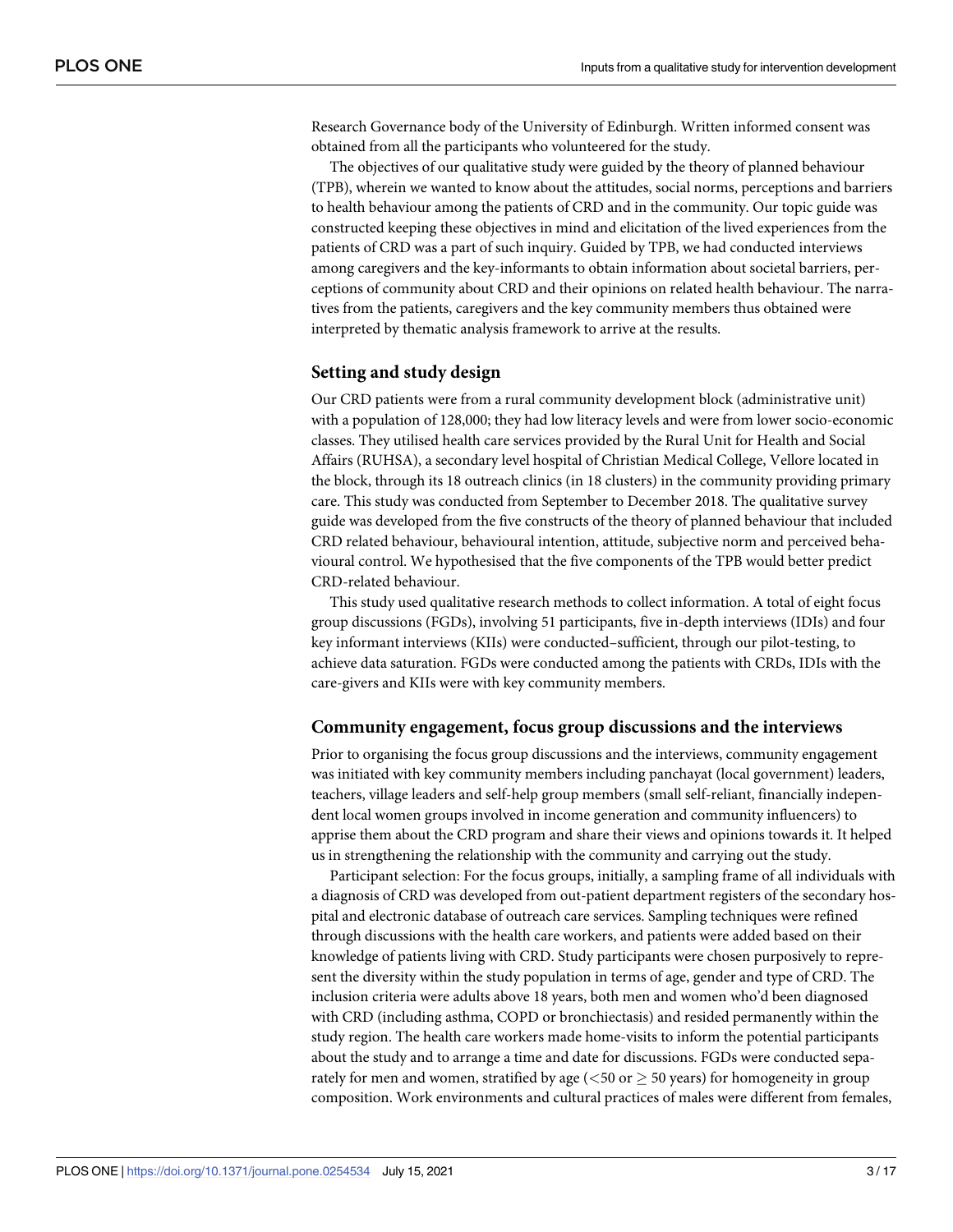whereas the attitude and perceived control over a behaviour varied more by age, which made it pertinent to divide them into such groups. Written informed consent was obtained from the participants after they went through the information sheet with details of the study, in vernacular language.

Development of FGD guides: FGD guides were prepared based on themes resonating with the constructs of TPB; there were suitable prompts for symptoms of disease, risk factors and health behaviours, attitudes, social norms, the influence of peers, family members and the community and their belief in themselves and dependence on others for performing the behaviour. All these guides were prepared in English, translated to local vernacular language (Tamil) and back translated to English to retain its context and the meaning. It was piloted in a non-study village and the guides were refined for the definitive study.

A social scientist in our research team conducted the FGDs in the local language—assisted by an observer who took notes and captured interactions within and between participants and the moderator. Focus group discussions were conducted with the eight groups of patients in their respective villages at a place ensuring confidentiality. The focus groups with homogenous composition in terms of age, disease and gender and belonging to the same village helped the participants to volunteer opinions and attitudes about their disease experiences and provided us with enriching information about CRD perception and health behaviour.

The in-depth interviews (IDIs) explored the experiences of the caregivers and their views on caring and living with the patient with a CRD. The key informant interviews (KIIs) gathered community perceptions and opinions about CRD. The key informants had specific knowledge about and influence in the community. They were either local leaders or administrators in the community and comprised of block (administrative unit of local government) development officer, panchayat member, block medical officer and head of high school. They were chosen based on their experience and knowledge of the community and/or the health problem. The social scientist steered the IDIs whereas the key informant interviews were undertaken by the principal investigator (PI), a clinician with experience in CRDs. IDIs were conducted at home and KII at the workplace of participants.

All interactions were face-to-face. An audio-recorder was used to record the FGDs and the interviews. The length of the FGDs was 60–90 minutes while most of the interviews were about 30–45 minutes in duration.

#### **Analysis of qualitative data**

The FGDs and interviews were transcribed in verbatim and translated into English. Analysis was conducted using a thematic analysis framework. An inductive coding frame was developed collaboratively between the investigators to allow the themes to emerge from the content of the raw data. This was done by reading the transcripts and also listening to audio. BP, RI and HR read through the transcripts to become familiar with the data. In doing so we were cognisant of our own perspectives on the problem, and while we are a multi-disciplinary group, our natural inclination was to impose a biomedical framework on the data. Being in a position of interacting with such patients on a daily basis, experience of working in the community for many years and closely observing the community where they come from and where this particular research was conducted, our inclination for biomedical terms was natural and reflected in development of some of the themes, as in, causation, health behaviour and treatment seeking. However we went about with an open mind to capture participants' perspectives, experiences and emotions during the process of interviews and discussions. The process of reading of the transcripts was an enriching experience of delving into the participants' world and understanding their views. The interpretation was obtained by looking into the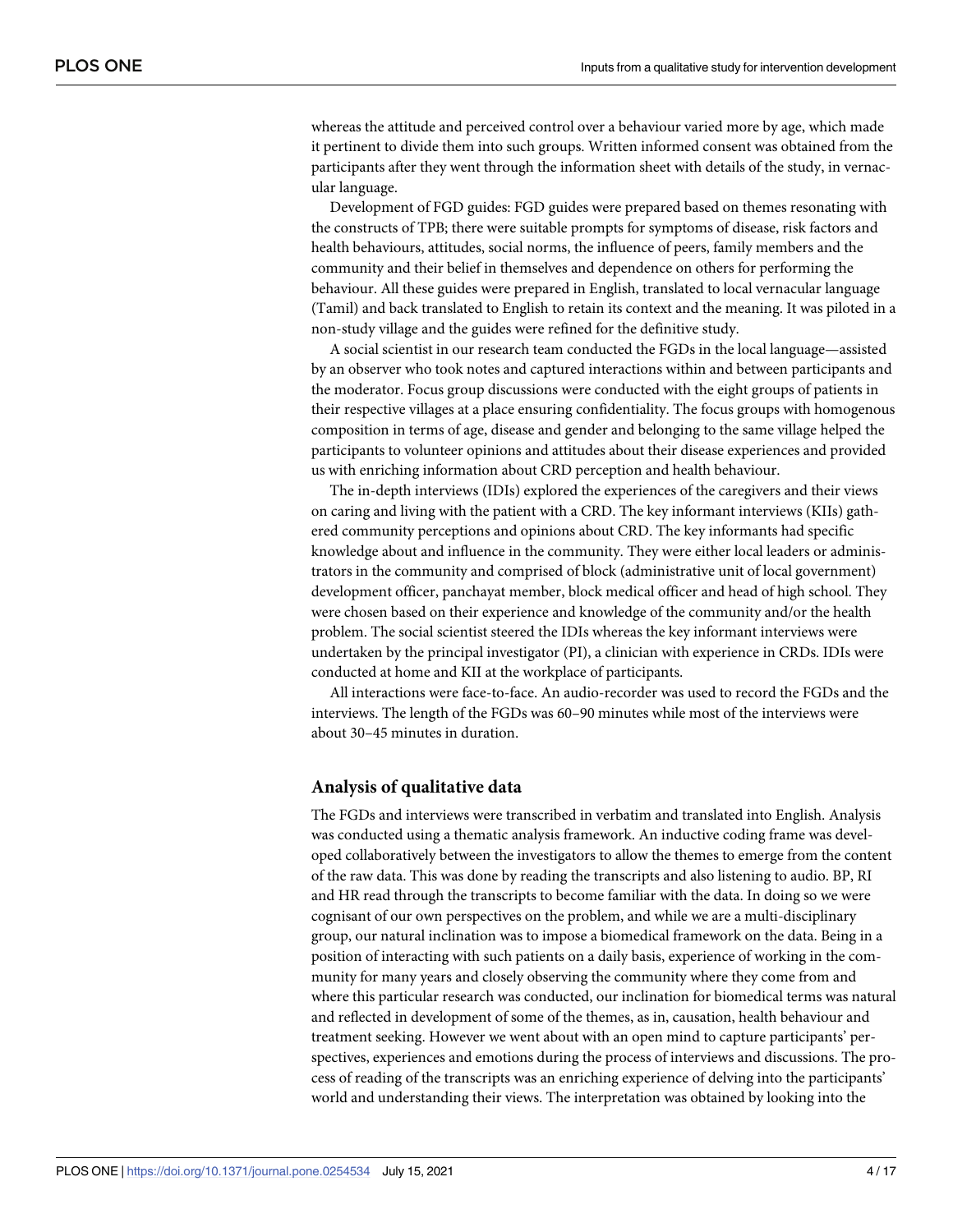| Group composition                    | No. of participants) |
|--------------------------------------|----------------------|
| Village 1 FGD 1 (Females < 50 years) |                      |
| Village 2 FGD 2 (Males>50 years)     | 7                    |
| Village 5 FGD 3 (Females < 50 years) | 6                    |
| Village 6 FGD 4 (Males>50 years)     | 6                    |
| Village 7 FGD 5 (Females≥50 years)   | 6                    |
| Village 8 FGD 6 (Males < 50 years)   | 7                    |
| Village 3 FGD 7 (Females≥50 years)   | 6                    |
| Village 4 FGD 8 (Males < 50 years)   | 6                    |

|  |  |  |  | Table 1. Focus group discussion participant characteristics. |
|--|--|--|--|--------------------------------------------------------------|
|--|--|--|--|--------------------------------------------------------------|

<https://doi.org/10.1371/journal.pone.0254534.t001>

viewpoints of different stakeholders in their context. Nevertheless, the final result was an outcome of an iterative process of reading and re-reading the transcripts and understanding it in the context of participants' environment and own knowledge.

Initially data from two FGDs, one KII and IDI each were coded separately by BP and HR and quality checked by RI and DW. Data from the transcripts were charted into a matrix using Microsoft excel, adjacent to appropriate codes; any emerging codes were also added to the matrix. Subsequently themes and sub themes were developed by analysing the text and finding commonalities and differences within and between the codes. Descriptive accounts of the data were written by BP and RI based on the chart developed. As part of the analysis, similarities and differences were explored between the different data collection methods and different community members' accounts. Such interrogation of the descriptive accounts was used to generate an explanatory account of the data. The final document, with the themes and the narration, was read and approved by all the authors.

#### **Results**

The profile of the participants are illustrated in Tables 1 and 2.

Based on the thematic analysis, our results have been divided into three major areas (themes) each encompassing sub themes. The first area evolving from the focus group discussions and the interviews with the key informants and care-givers focusses on "understanding of chronic lung disease and associated health behaviour". It explores their perception of the disease condition and the health behaviour in practice. The second area stemming from the same data is based on participants' 'lived experiences with the disease' and describes their health experiences and social issues arising from the disease. The third theme 'social norms,

|  |  | Table 2. Participant characteristics of In-depth interviews and key informant interviews. |  |  |  |  |  |
|--|--|-------------------------------------------------------------------------------------------|--|--|--|--|--|
|--|--|-------------------------------------------------------------------------------------------|--|--|--|--|--|

| In-depth interviews (IDI) Caregiver gender and age | Gender & Age (Relationship to the patient)           |
|----------------------------------------------------|------------------------------------------------------|
| $IDI-1$                                            | Male, 59 years (Husband)                             |
| $IDI-2$                                            | Male, 56 years (Husband)                             |
| $IDI-3$                                            | Male, 39 years (Son)                                 |
| $IDI-4$                                            | Female, 31 years (Daughter)                          |
| $IDI-5$                                            | Female, 62 years (Wife)                              |
| Key informant interviews (KII)                     | Gender, Age (Position)                               |
| $KII-1$                                            | Male, 50 years (Block Development Officer)           |
| $KII-2$                                            | Male, 40 years (Block Medical Officer)               |
| $KII-3$                                            | Male, 45 years (Panchayat (local government) member) |
| $KII-4$                                            | Female, 60 years (School Principal)                  |

<https://doi.org/10.1371/journal.pone.0254534.t002>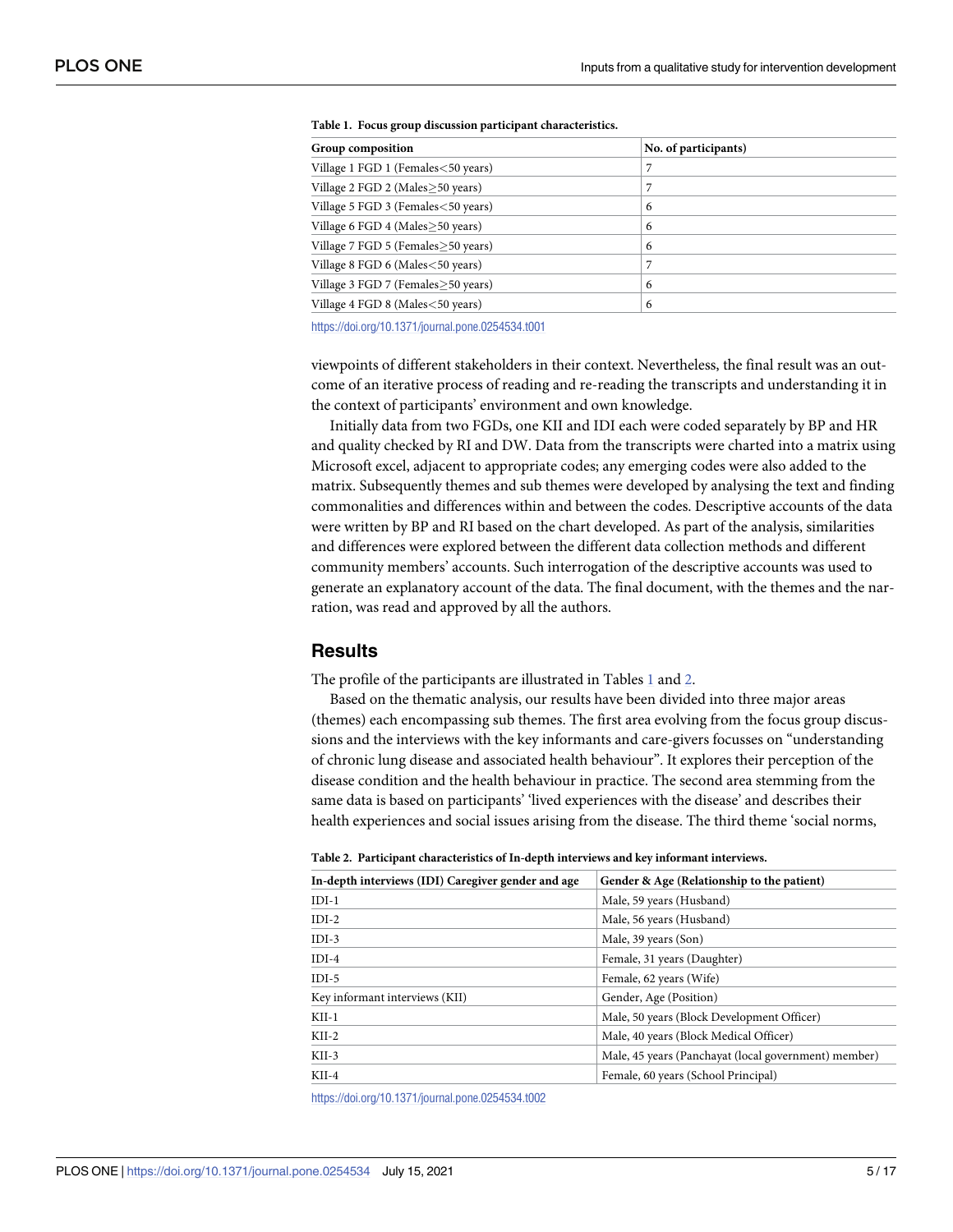attitude and other factors influencing health behaviour' provides insights into why people do what they do, influenced by societal norms, and how these behaviours can be modulated to improve their health.

#### **Understanding of chronic lung disease and associated health behaviour**

**Perception about their disease condition and their causation.** Participants generally understood their disease to involve difficulty in breathing or a feeling of breathlessness. They appreciated it was long term in duration and something that was difficult to manage. They described various terms like breathing difficulty/breathlessness (*muchi kastam–in local language*), or shortness of breath (*moochu prachnay/wheezing*) and asthma to describe their condition and also knew it stayed for long periods affecting their daily life:

*'I have this wheezing (moochu prachnay) for 10 years' (FGD4, R4); 'From childhood days [I am] suffering from wheezing problem (moochu kahstam).' (FGD8, R3)*

One participant mentioned that lungs were affected by the disease, as she had been told by a doctor. They knew that their disease was made worse by seasonal factors, exertion, dust, cold weather, and by smoking; they considered these to be causes of their disease. Some participants stated that sharing food with asthma patients led to asthma. Though participants commonly used biomass fuels for cooking, they did not realise that the smoke produced by its use was a potential risk factor and was associated with their respiratory condition.

*'Doctor said [I have] asthma and it will affect my lungs.' (R3, FGD 5) 'Due to dust (tuci), rainy season (malai kalam), if it's heavy rainfall disease will become severe*. . .*' (R1, FGD1); 'For me, sambirani smoke [is the] cause for this problem'. (R3; FGD8); 'I got it from my mother-in-law because she gave the food, after eating with her from the same plate and also what she left in the plate*. . .*So I got asthma from her'. (R5; FGD5)*

No [do not get the disease by cooking with firewood]. In olden days we used to cook in fire*wood only.' (R1, FGD 3);*

The key community members opined that people described their disease in terms of their symptoms–but that general awareness levels about CRDs were low in the community.

*'If we ask the people in the society, they will tell what problem they have, the symptoms like breathing difficulty (muchi kastam) but they do not know the name of the disease.'(KI-3)*

*'Awareness level is very low, they don't know. Parents who are coming for parents meeting will know because we are conducting some awareness program. All the people in the society may not aware of that [CRDs].'(KI-4)*

**Treatment seeking for chronic respiratory disease.** The local community commonly relied on western medicines (*Allopathy*) for treatment; however some of them used traditional forms of medicine (*Ayurveda*, *Siddha*) and local treatments with a belief that their disease could be cured.

*'[Go for] only allopathy'. (R1, FGD2); "No, not going for other treatment, we all following only allopathy.' (R6, FGD5); 'Yes, I went to Siddha and Ayurveda, but I do not want that now, I like to continue Allopathy medicine only.' (R1, FGD3)*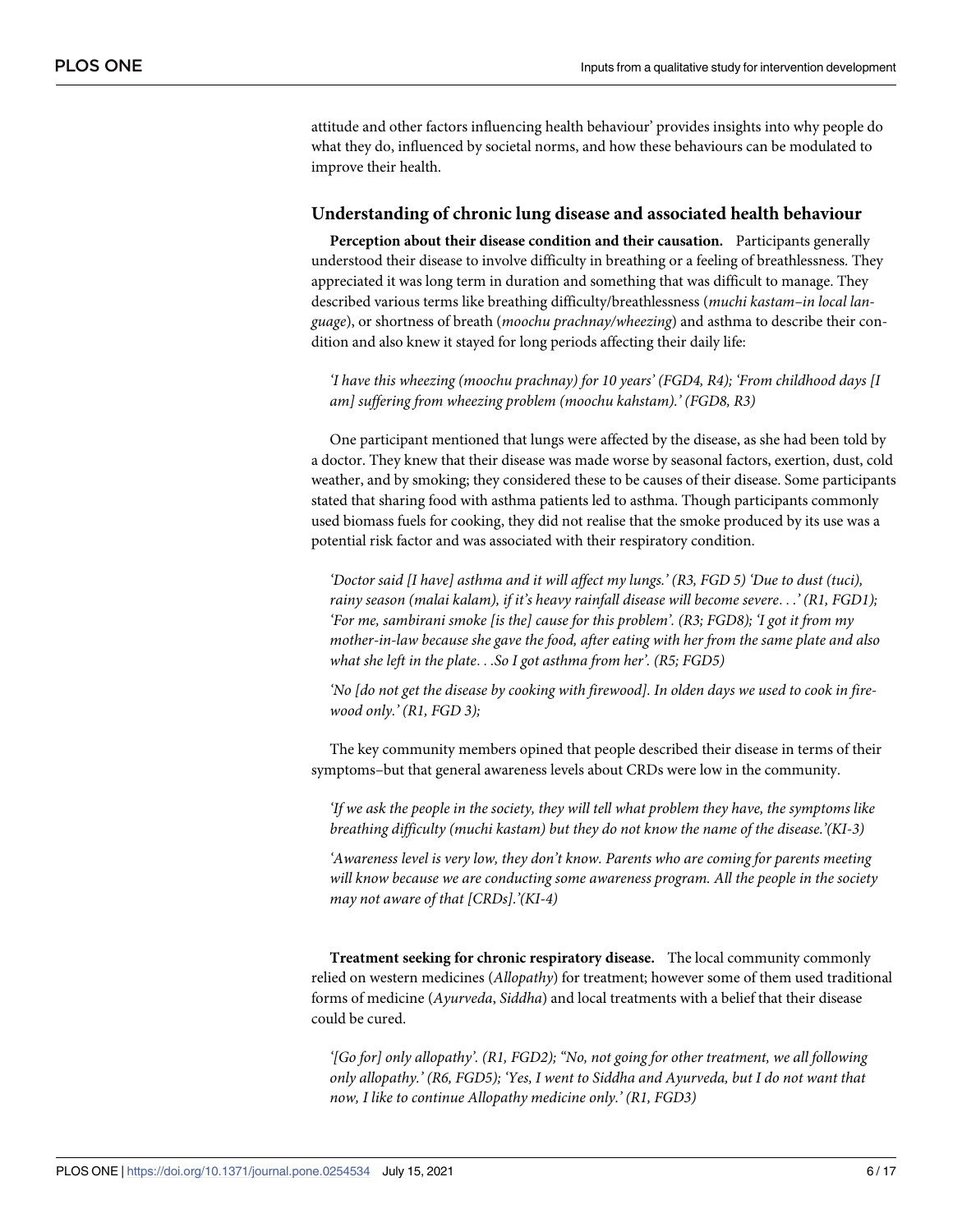Patients sought treatment from a range of health care facilities and services including RUHSA hospital, government hospitals, local clinics and medical stores (pharmacies are known as medical stores in this region where medicines are stored and distributed with or without prescription). However it was a common practice to initially go to medical stores to get medicines for relief of symptoms. Regularity of treatment was based on how severe they perceived their symptoms to be, patients obtained medicines only at the time of the symptoms or seasonally; typically the local medical stores were first line of seeking treatment before they engaged with mainstream healthcare services (providing western medicine or allopathy). The key-informant interviews substantiated the above treatment seeking behaviour of the patients.

*'Visit RUHSA and government hospital.' (R3, FGD2); 'Not using medicine regularly, only at winter season.' (R5, FGD1); 'No, not taking [treatment] continuously; whenever I had cough* and cold I will buy medicine in the medical shop and use it. I will not go to hospital.' (R6, *FGD5)*

*'Patients are not going to the hospital at their initial stage of the disease; after getting severe they go to hospital; At the beginning they will go to local doctors, it became severe they will visit RUHSA;* . . .*(go to) medical shops or local doctors in the beginning.'(KI 3)*

**Health behaviour related to chronic respiratory disease.** Male participants spoke openly about their smoking habits and appreciated that smoking was the possible reason for their disease. Both male and female respondents spoke about using biomass fuels (wood, crop residue, animal dung) for cooking their food as a common practice. They cited the higher price of gas cylinders and easy availability of biomass fuels as reasons for doing so. Cooking gas, though available, was used infrequently.

*'Smoking causes the disease*. . .*smoking for more than five years; using firewood at home-* . . .*don't have gas facility.' (R2, FGD 2); '[using firewood] because cost of cylinder is increased' [Rs 1000 per cylinder;, 1\$~ Rs73] (R1, FGD 5); 'While going for coolie work, we will collect firewood. It's free of cost, so we are using it.' (R2, FGD 6)*

Participants described medications (*marunthu*–local language) used for treatment; tablets were often used (*mattirai–*local language) and injections (*uci*- local language) while nebulisation (*aavi*–local language) was only used when they went to hospital for increased breathlessness. Use of inhaler (*puff/pump–*local language) was infrequent, used only by a few and typically used for quick relief of symptoms.

*'[I take] tablets (mattirai) provided by government hospital [for my breathing difficulty].' (R2, FGD 2); '[I take] tablet (mattirai) and injection (uci) [for my respiratory problem].' (R2, FGD 4)*

*'Using inhaler (puff) is good, it gives sudden relief to me.' (R1, FGD2); 'I'm satisfied about using puff, but only two minutes control.' (R1, FGD8)*

The interviews produced similar reports about inhaler use—its use was infrequent but when used provided better symptom control.

*'Before treatment she found difficult to face the problem of wheezing. After treatment [with inhaler] she feels better in handling the issue.' (IDI 2)*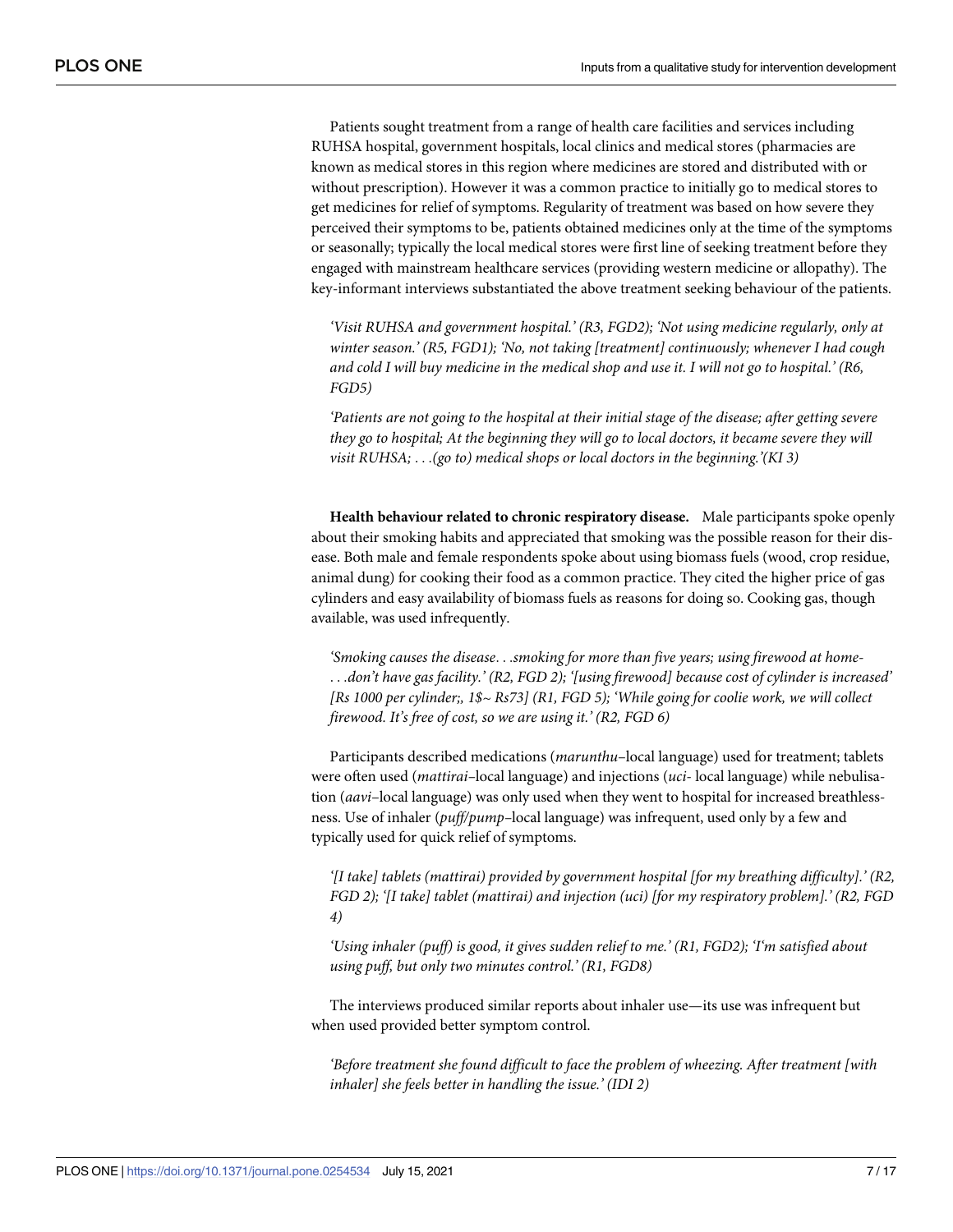The participants of the FGDs were not aware of any breathing exercises that should be done for their respiratory condition; neither did they appreciate that exercises are helpful and provide better symptom control. They explained that they were not informed about breathing exercises by health providers.

*'Not doing exercise, only taking medicine.' (R1, FGD 1); 'Nobody is doing exercise*. . .*.nobody taught us exercise.' (R3, FGD3);*

#### **Lived experiences with the disease**

**Health related experiences from CRD.** Health experiences arising from CRD were typically reported by the participants as physically disabling and leading to the most 'difficult moments' of their lives; at times they felt helpless as they were unable to work, unable to sleep and even breathe normally. This was reiterated by the interviews from the caregivers of the CRD patients.

I cannot work hard. Even for doing small and simple work I have to sit and take rest a while then only I can work.' (R5, FGD 6); '[I have] chest pain while walking, felt difficulty in breath*ing; nobody should have this disease, when I had breathlessness it was very difficult for me*. . . *(started crying).' (R4, FGD 1)*

*'*. . . *she finds difficulty in breathing*. . . *doctor will give nebulisation (aavi) to the patient and will prescribe medicine. Then we will bring the patient to home and give medicines with hot water*. . .*If she eats something cold she will have severe breathing problems. So we provide her chapati, ginger tea*. . .*; During winter and rainy seasons, I won't allow her to work out of the house because during winter she will suffer a lot.' (IDI 4)*

**Social interactions and experiences due to the disease.** Participants' experiences in their community due to their disease were often very uncomfortable, distressing and emotionally challenging. Because of their disease, they felt sad and depressed, they were often ill-treated and 'looked down upon'—and they felt powerless to do anything about it. So distressing was the experience of living with the disease that participants often broke down while reporting it.

*'*. . .*because he (doctor) revealed that I have asthma. I was shocked, didn't expect from him*. . .*As soon as I heard about my illness I felt unhappy and depressed. (R4, FGD 5)*

'If I cook food, my relations and neighbours will hesitate to eat and if I give water they will not *drink; those situations affect me very much; I looked after*. . . *cared my husband's elder brother's daughter*. . . *(pauses and starts speaking with a heavy voice). As soon as they came to know [about] my respiratory disease he will not allow her daughter to my house and stop talking to me. (while saying this she started crying).' (R2, FGD 1)*

Taking care of a patient with CRD was also challenging, both physically and mentally; the caregivers typically shared the emotions along with the patient.

If she is in treatment she will be ok. If she had relapse she will again get into wheezing problem. If she gets clear with her disease, I'm happy because she will take care of the family mem*bers and also all the family issues' and affairs, my responsibility will be reduced; If she is psychologically good and happy I feel relaxed; I felt afraid, very bad and afraid whenever she had wheezing problem.' (IDI 1)*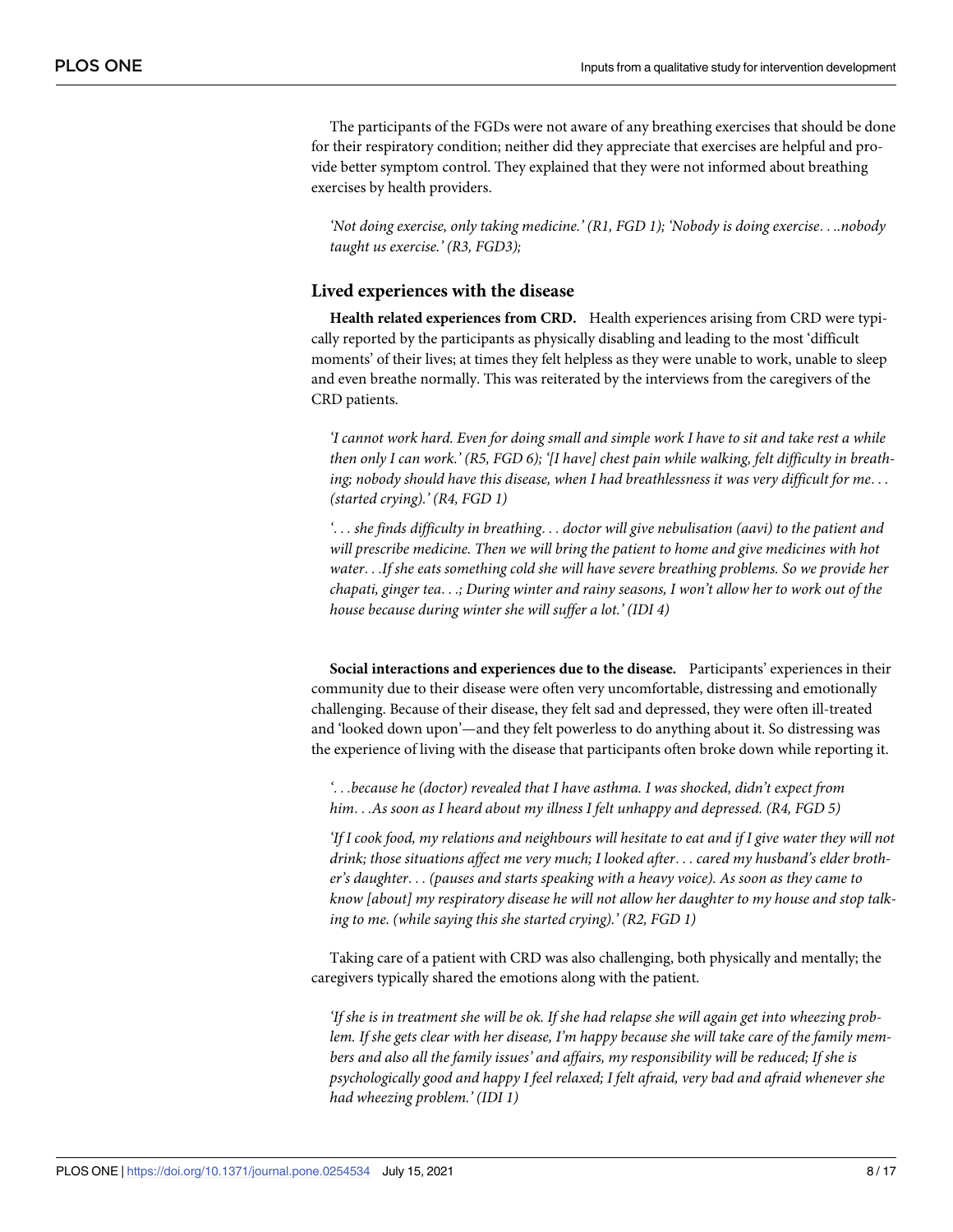#### **Social norms, attitude and other factors influencing health behaviour**

**Family and community influence on health behaviour.** Family played an important role in the life of each individual and most of the participants reported that their family would help them to get treatment, provide financial support and encourage them to take nutritious food and use inhalers. Social and psychological support of the patients by family members was also evident in the in-depth interviews with the caregivers.

*'Family members encourage and take care,' '[I am] taken to hospital [by family members].'(R6, FGD1) My wife advised me to eat all the fruits and vegetables, [she said] don't ignore anything, nothing will happen to you.' (R2, FGD 4)*

 $\ldots$  he is depending on me much. If he has wheezing, he is unable to talk and I will assist him *and help him to inhale puff(inhaler); Mentally I'll give full support to him not to became tensed. If sometime somebody will speak something which creates tension to him I'll face the situation, not allow him to interfere,*. . . *We always give importance for the patient's peacefulness.' (IDI 5)*

Participants typically did not want to use inhalers in public and tried to hide their disease from neighbours/friends as they felt they would be stigmatised and ridiculed; they would prefer, rather, to keep their disease and medication use hidden from their communities or not take medications at all.

*'Don't know what the neighbours think*. . .*will use in my house, they might not know my prob*lems. If I go for any function that time I will face difficulty.' (R1, FGD 1) 'I'm using inhaler *(puff) because I'm using inside my house, I will not bring outside.' (R2, FGD 1)*

*'Not interested to reveal their problems in front of the others because of stigma. They will find difficult to share with others.' (KI 4, Head Government Girls High School))*

*'Many know the respiratory problem but they are not ready to use puff (openly)*. . . *that means in public.' (KI 3, Panchayat member)*

**Patient's attitude towards disease and health behaviour.** Participants expressed their desire to 'get better of the disease'; they felt it was difficult and distressing to live with the disease. They expressed a desire to lead a healthy, independent life where and can take care of their family.

'[I] want to be cured [of this disease].' (R1, FGD 2); '[I want] to take care of my health and to *take care of my family members.' (R3, FGD 4)*

Those who were using inhalers felt that using them was beneficial for them. The positive attitude towards inhalers was also often echoed by caregivers of CRD patients on inhalers:

*'It is useful*. . .*feeling very good [after using inhaler]'. (R2, FGD5)*

*'To get permanent solution, she is using inhaler (puff);*. . .*to keep herself healthy.' (IDI 3)*

**Other societal influences.** There were some barriers to positive health behaviours–relating to money and time, or social and health system limitations: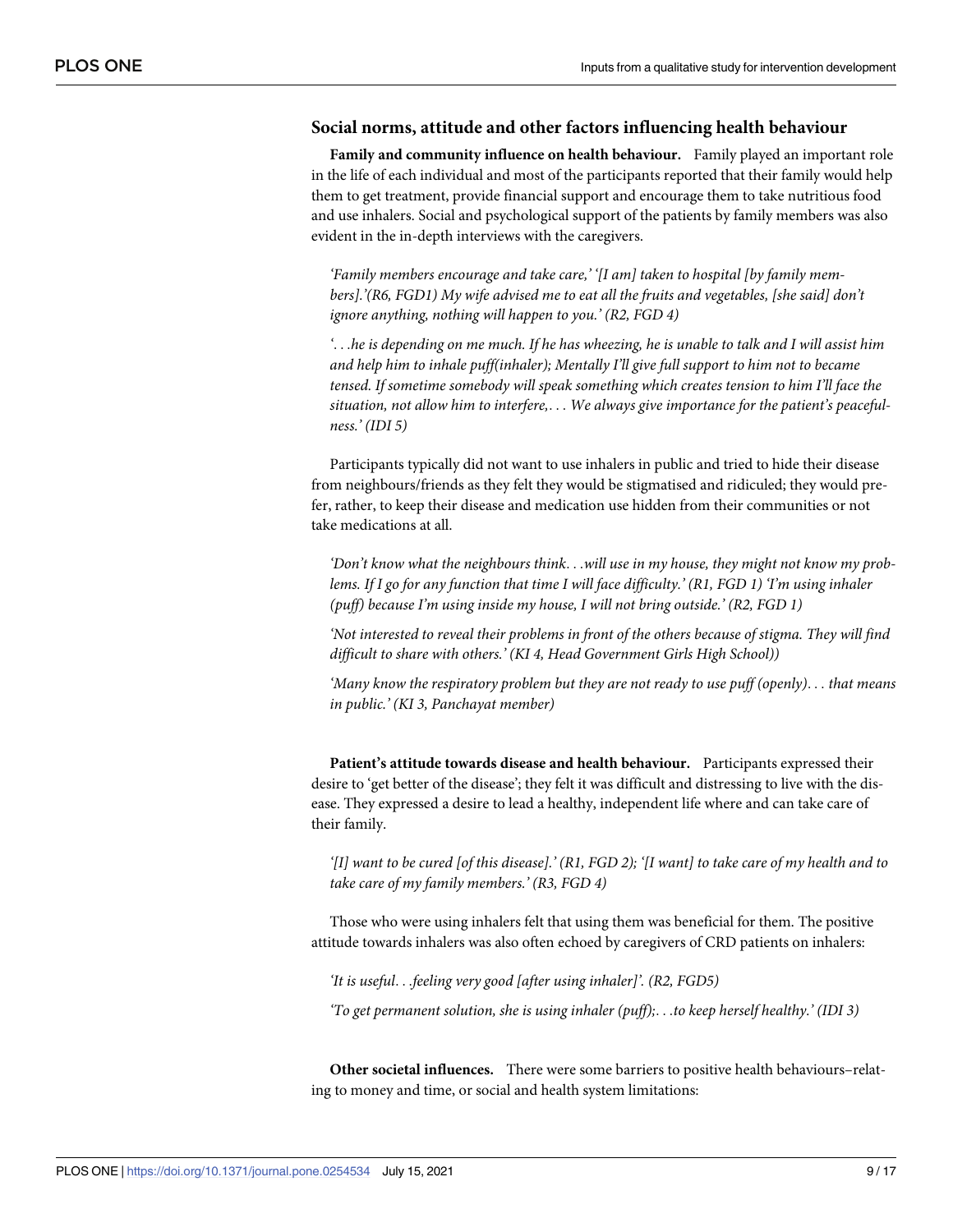<span id="page-10-0"></span>*'Both time and money is a major factor. Sometimes there is nobody to accompany to go to the hospital.' (R5, FGD 7) 'Yes [I use puff], but not using now because, I don't have sufficient money to buy inhaler [puff].' (R1, FGD 6)*

*'If she needs to attend funeral ceremony (few important unavoidable occasions) cannot continue treatment at that time, do not want others to know about it.' (IDI 4)*

*'They are not following due to family problem, some people have job problem. Some people are smokers, drinkers, we cannot believe and cannot expect they take treatment regularly; They need good treatment, in government side there is no supply of inhalers:* . . .*need to get permission from higher officials*. . .*' (KI 2, BMO)*

Key informants highlighted positive government initiatives, such as giving gas cylinders at subsidised rates, people getting financial support through work and discouraging open burning of waste:

*'Government has given gas connection; They are earning 200 to 300 rupees per day (through 100 days' work under MGNREGA) and they can buy gas (at subsidised rates)*. . .*They (waste collectors) will collect the waste things at home in the morning at 7.O clock*. . .*every day*. . . *instead of burning should be given to them; They collect and segregate at one particular place and put in the separate pit.' (KI 1, BDO)*

Subsidised treatment, establishing local community clinics, starting a separate respiratory care unit for CRD patients, and providing psychological support were some suggestions by the participants to improve lives and health behaviour.

*'if I get concession in treatment and investigation that will nice.' (R2, FGD1) 'free medicines and organise medical camp once in a month at the panchayat (local community)'. (R1, FGD 8)*. . .*(others nod their head in agreement)*

*'To give separate care and start unit for respiratory problem.' (KI 3, Panchayat Leader)*

*'*. . .*so, the wheezing problem is very serious disease, so you should arrange counsellors for counselling the patient for regular treatment and follow up.' (IDI 1)*

#### **Discussion**

#### **Principal findings, and strengths and limitations of the study**

**Principal findings.** CRD patients in this study had gaps in understanding of CRD causation, risk factors and long-term implications. This is likely to have contributed to continued health behaviours including use of biomass fuels, delayed treatment-seeking, irregular and infrequent use of inhalers. Other factors, such as financial constraints limiting gas use in cooking and lack of communication regarding breathing exercises from health providers were unrelated to awareness or understanding–respondents' circumstances dictated health behaviour choices. Social norms and cultural barriers to using inhalers in public, disclosure of their disease, and use of traditional remedies further restricted desired health behaviours. Their experience of health-related issues with the disease, stigma and social exclusion led to psychological disturbance and depression, while negatively influencing their health behaviour. Nevertheless, they typically had family support and a positive attitude towards their health.

**Strengths and limitations of the study.** The strengths of the study were the richness and validity of the data, enabled by our triangulation [\[12\]](#page-15-0) of findings achieved by using different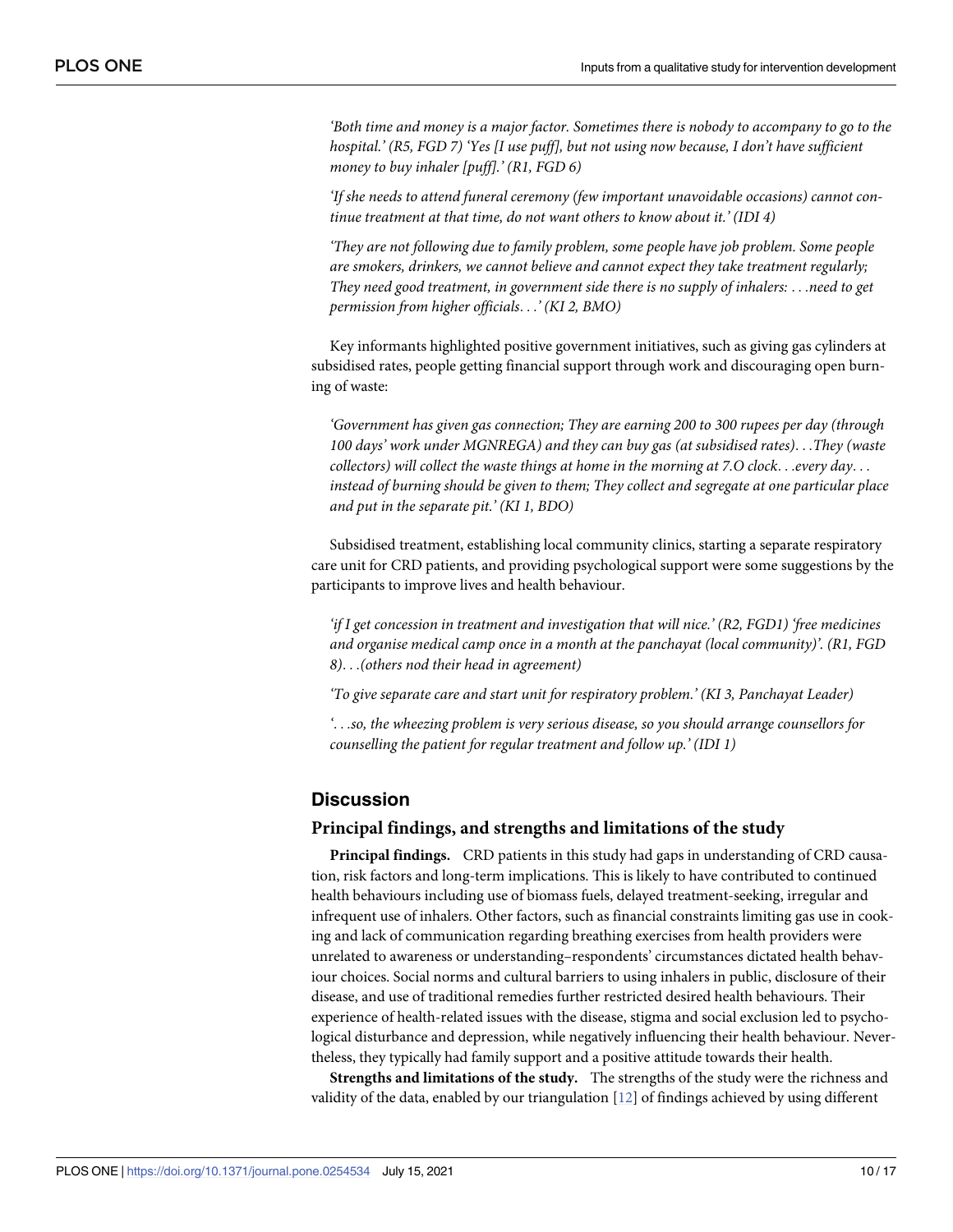<span id="page-11-0"></span>methods of data collection, coding and quality checks by the team and obtaining information from different groups of participants. Providing a rich account of data and its confirmability also added to its quality. Both the gender and age groups were adequately represented to obtain a diverse sample of people to describe their experiences. The sampling in the FGDs involving community members without disease could have provided a richer narrative of community perspective of the CRD in addition to the information obtained from KIIs. Interviews with different levels of health care providers could have provided more information about health system barriers, which in our study was limited to only one health provider. There may have been some social desirability bias [[13](#page-15-0)] operating during the FGDs and KIIs, due to the typically long periods of health service in the community and good rapport thereof, but it would be limited to specific questions and individuals. The discussions and the interviews were led by a social scientist with experience in qualitative research and interpretation included discussions with the multidisciplinary team.

#### **Interpretation in the light of published literature**

This paper highlights poor awareness about CRD among rural low literate population and their associated health behaviours–placed in the context of their social-cultural milieu, the health and social consequences of the disease and the barriers and facilitators to health behaviour.

For a population to adopt health behaviours which prevent chronic disease and ensure adequate management, it is essential to have a understanding of the disease, its associated risk factors and treatment options and awareness of the benefits and outcomes of their health behaviours. Healthy behaviours are feasible–financial, social or cultural constraints may limit choice. CRD awareness levels in this rural community were limited to symptoms, duration, seasonality and available treatments for exacerbations of symptoms (whether or not they worked). There was poor understanding of the condition, causes and risk factors for the disease with prevailing misconceptions—like spread of the disease from one person to another through food or contact. Respondents were typically unaware that their disease was not curable, and didn't appreciate it could be well controlled by regular medications, especially uninterrupted use of inhalers for maximum benefits.

Our findings resonate with those from similar studies; a qualitative study on patients' experiences of living with chronic respiratory disease in Uganda found low awareness levels and lack of knowledge about the condition with an unfulfilled expectation of being cured and misunderstandings among the family members and community [\[14\]](#page-16-0). Description of symptoms without knowledge of the disease condition has been reported in a study from Malawi [\[15\]](#page-16-0). This is in contrast to findings from the high income countries where patients typically have a good understanding of their disease, its severity, the system involved and the prognosis [\[16,](#page-16-0) [17\]](#page-16-0). Low awareness levels and understanding of the disease affect health seeking behaviour and/or health practices; this is often emphasised by theoretical models such as the Hierarchy of Effects Model (HOEM) which proposes that 'proximal' variables like awareness are causally linked to 'distal' variables like behaviour change through a series of intermediate measures, including social norms, attitudes and intentions [[18](#page-16-0), [19](#page-16-0)]. Similarly psychological theory-based models like the Health Belief Model (HBM) and the Integrated Behaviour Model (IBM) which incorporates the Theory of Planned Behaviour (TPB) also emphasise knowledge as a key determinant of health behaviour change [[20](#page-16-0)].

The CRD related health behaviours we observed in our study participants were an outcome of a combination of factors–limited knowledge about the disease and its long term implications, prevailing social norms and cultural practices, financial and health system constraints,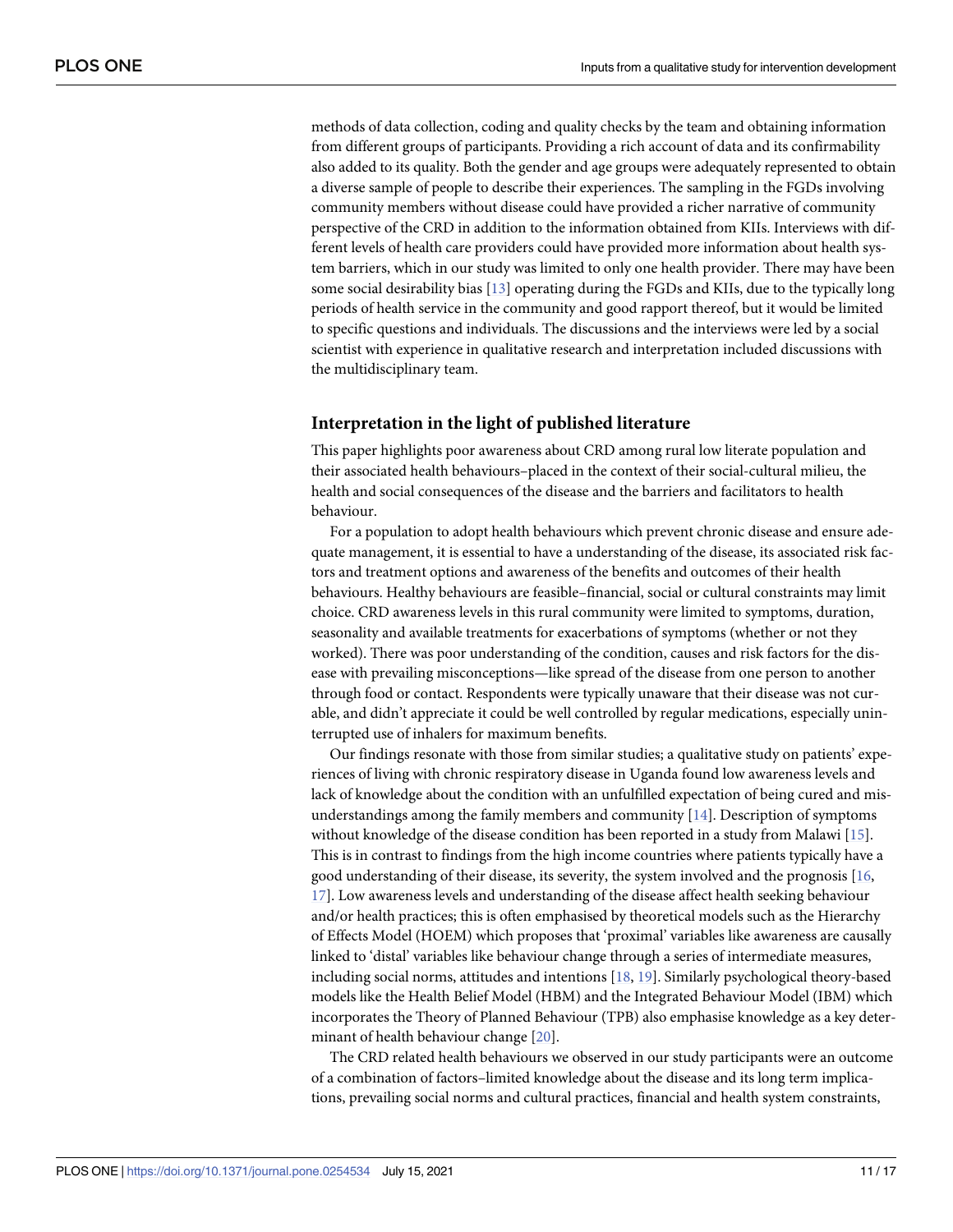<span id="page-12-0"></span>stigma associated with the disease and its psychological impact and disease-related social marginalisation. Biomass fuel was commonly used for cooking in the rural community; biomass fuel being one of the known indoor air pollutants [\[21,](#page-16-0) [22\]](#page-16-0) and a common risk factor for CRD in LMIC settings [[1,](#page-15-0) [22](#page-16-0)]. It was quite surprising to find that most of the participants were unaware of it as a risk factor for their disease and were happy to continue using it, even arguing in its favour as a long followed cultural practice. Nevertheless, some respondents highlighted cost as a reason to continue with these cooking methods–in poor settings, awareness of risk factors is often insufficient to avoid them. Other studies in LMIC settings have demonstrated limited awareness of the relation between smoke and respiratory health, contributing to extensive exposure to mostly biomass-related smoke [[23](#page-16-0)].

We observed the common practice of attending nearby medical stores or get some local treatment for temporary relief of symptoms without consulting a doctor or going to a hospital practising western medicine. Participants also followed home remedies like avoiding certain types of food, and often sought the help of traditional systems of medicine, initially, with a belief of cure from the disease altogether. The delay in accessing care from mainstream healthcare services can result in disease progression, poor quality of life and additional economic burden on the family and the health system [[24](#page-16-0), [25](#page-16-0)]. Improving health literacy and understanding of the disease can lead to early health seeking from mainstream health care system [\[15\]](#page-16-0). Also the role of health care providers (HCPs) in communicating with patients about diagnosis, treatment and the course of the disease is extremely important [[26–28\]](#page-16-0).

The use of inhalers among the CRD patients was infrequent and irregular. Social norms influenced a person's intention and perceived control to perform the behaviour–for example, although people knew inhalers provided quick relief of symptoms, they were reluctant to use them in public as they felt their communities did not approve of such behaviour which would result in social marginalisation. Previous studies have reported that patients with asthma felt embarrassed while using inhalers in public [[29](#page-16-0)]. Family and community norms reflect the social and environmental context within which an individual's behaviour takes place, as described by the Social Ecological Model by McLeroy et al., 1988 [[19](#page-16-0), [30](#page-16-0)]. Individual health behaviours are influenced by perceived approval, or disapproval, of the behaviour by significant others (family or community), known as societal norms as per Theory of Planned Behaviour [\[20\]](#page-16-0). People who have good family support and are encouraged to perform the behaviour are more likely to do it—as explained by Ajzen's Theory of Planned Behaviour [[31](#page-16-0)]. Also the accessibility and availability of modern health systems and medical devices (coupled with their affordability) are other factors which can act as deterrent to appropriate health behaviour. Study participants emphasised the lack of availability of inhalers at government health centres —and they sometimes could not afford to buy them from pharmacies.

One of the surprising findings of our study was the limited knowledge or practice of breathing exercises by the participants, mainly due to limited information provided to them by heath care providers. Breathing exercises include different breathing techniques (e.g. pursed lip breathing) which can improve functional exercise capacity, ventilation and physical component of quality of life [\[32,](#page-16-0) [33\]](#page-16-0). Exercise is one of the vital components of pulmonary rehabilitation, presently considered to be the most accepted method of non-pharmacological treatment for improving the quality of life and functional capacity in patients with COPD and other CRDs [\[34,](#page-16-0) [35\]](#page-17-0). Therefore investing in pulmonary rehabilitation and breathing exercises, may help improve the quality of life of patients with CRDs. Also, better communication by health providers to patients about the breathing exercises and their benefits can prove invaluable in promoting such health behaviour.

The lived experiences reported by the participants suggested that CRD not only affected them physically but also caused psychological distress. It was not just another disease–it caused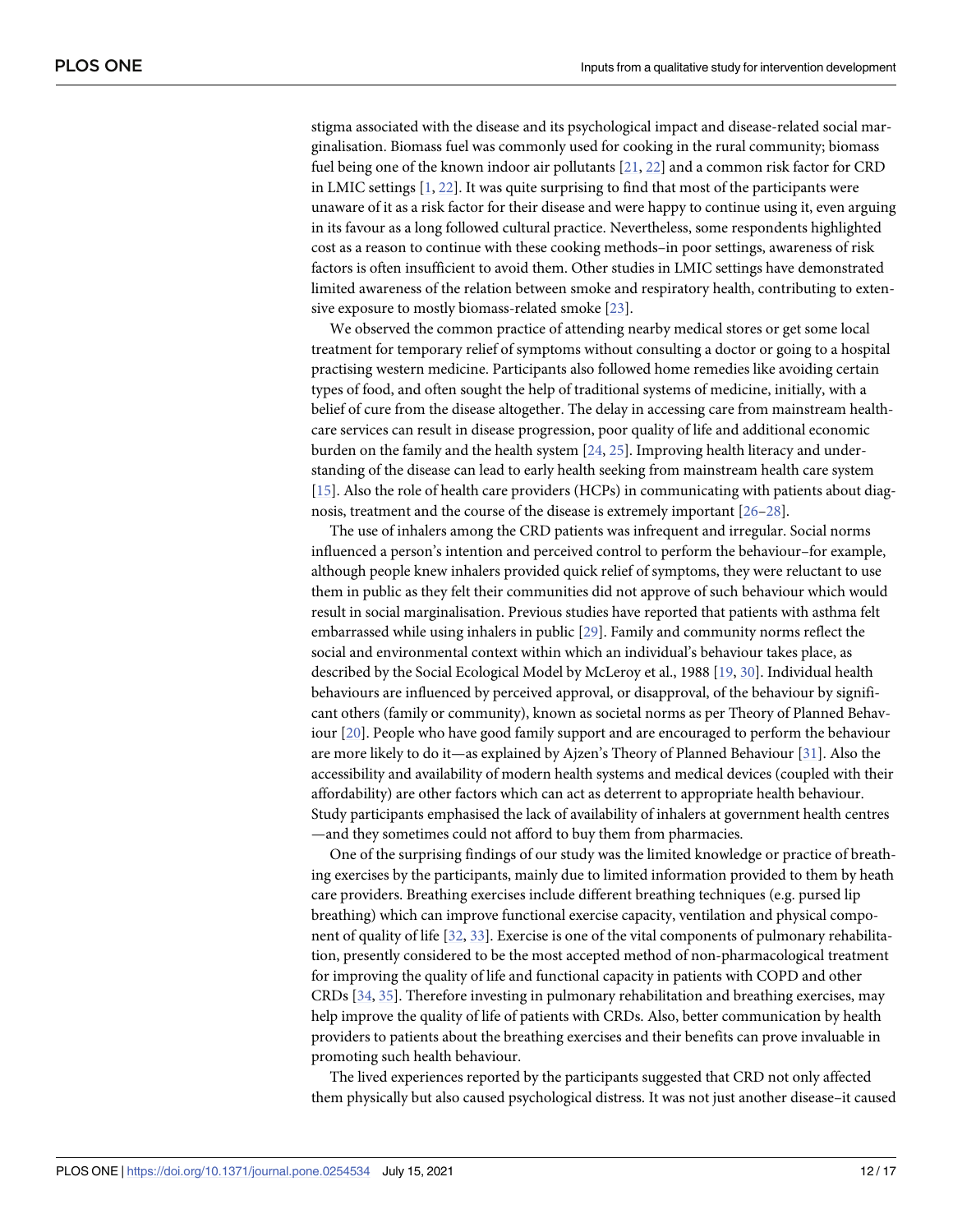<span id="page-13-0"></span>social seclusion and stigma in the community and led to depression. This disrupted their lives and their health behaviour. Such types of lived experiences were also reported by other studies among CRD patients, be it in the LMICs [\[15,](#page-16-0) [17,](#page-16-0) [30,](#page-16-0) [36–38](#page-17-0)] or in the developed world [[39–42\]](#page-17-0). These experiences contributed to personal barriers to seeking treatment and adherence to treatment and hence overall physical and mental health outcomes [\[43,](#page-17-0) [44\]](#page-17-0).

The positive elements which could be pivotal in changing health behaviour among these CRD patients were family support and the positive attitude of the patients towards regaining health. Family plays a big role in providing support–physically, economically and psychologically and therefore can be utilised to modulate patient's health behaviour. However, changes in individual knowledge, awareness and attitudes would need to be accompanied by structural changes, for example–gas connections by the government at a subsidised rates that could reduce dependence on biomass fuel. Self-assured individuals using inhalers could act as catalyst of change to motivate others. Suggestions coming from the participants showed the importance was community engagement–solutions being grounded in the community where they lived with the problem. Implementing them may strengthen the health system and act as positive influences to respiratory health behaviour.

#### **Implications for policy and practice**

A change at the policy level towards CRD focussing on investment to address financial barriers, education and health awareness, as well as implementation and availability of inhalers for use at primary care level can lead to significant change in perception of CRD in the community and behavioural practices among patients. These are often considered as 'upstream' factors or factors at the base of "the health impact pyramid" [\[45\]](#page-17-0) which are difficult to achieve and require political will and government policy. They are, nevertheless, most effective and ultimately reach broader segments of society. Concerted efforts at the level of primary care practices and a better communication between patients and the HCPs can allay fears and misconceptions towards the disease, provide precise health information and promote healthy behaviour. Engaging the community with culturally acceptable and locally available media and methods, improving their awareness and acceptance of CRD prevention and treatment through educational interventions, building trust by improving interactions with the community through community-based health providers can result in immediate impact and outcomes.

This study helped us in identifying gaps wherein intervention could be useful, helping us in its design and delivery. Our intervention included culturally acceptable and easy to understand media and methods for improving awareness about CRD and related health behaviour. This was not limited to patients alone but was for dissemination in the community and the caregivers to help reduce stigma and generate social support. Detailed information about health practices related to CRD was given to the patients by the health care providers to plug the gap of limited or misinformation about behaviour practices; this was reinforced by training and demonstrations of health practices (inhaler use and breathing exercises). Inhalers were made available to all participating in the intervention and the community was engaged throughout the intervention period with appropriate health messages being delivered. Belief in themselves to perform health behaviour, along with community support might contribute to better health outcomes, thereby improving quality of life among the patients of CRD.

#### **Conclusions**

Our study confirms that CRD-related attitudes and behaviours are influenced by knowledge and awareness–but also by a range of financial, social and other constraints. Even modest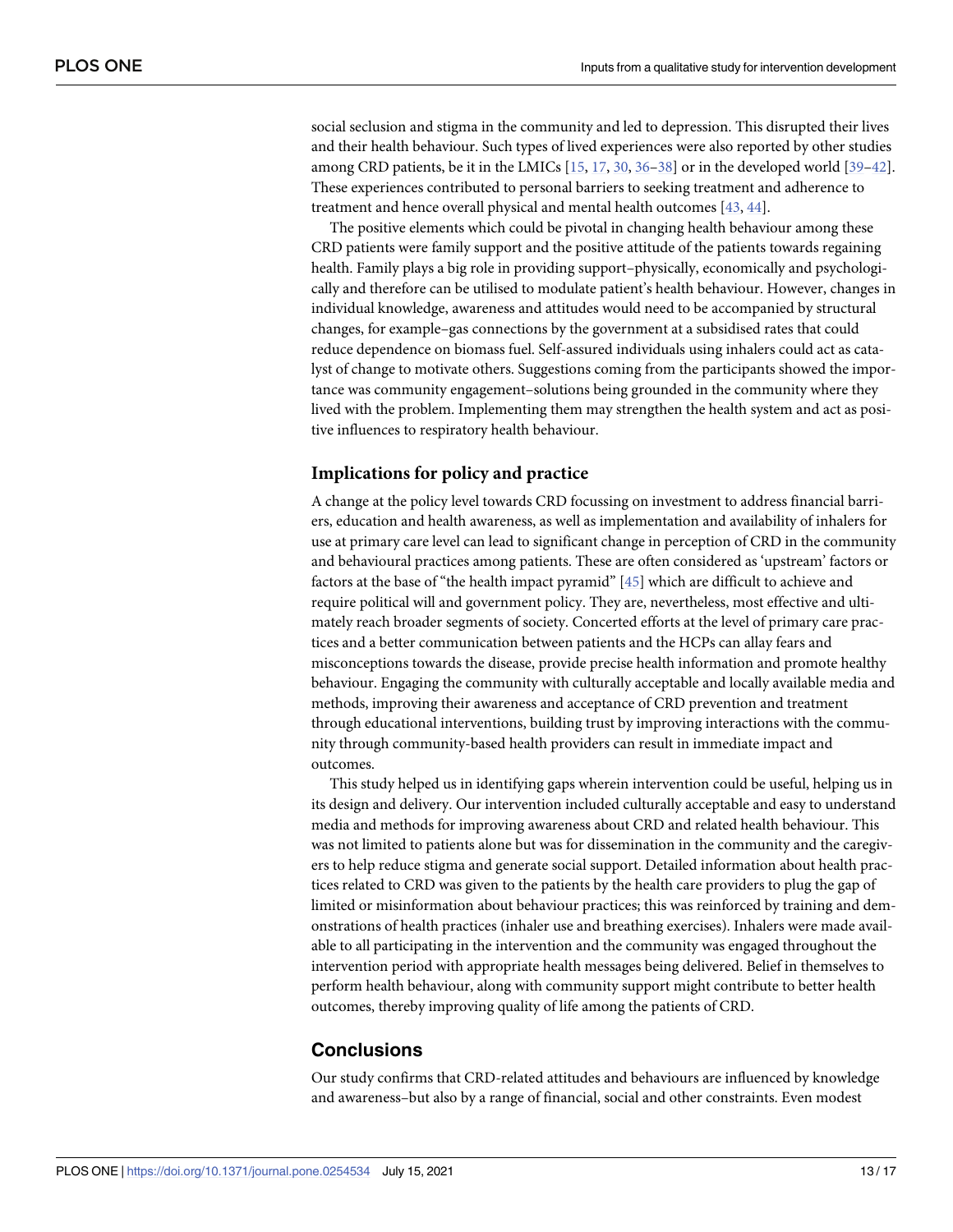improvements in CRD preventive and treatment practices could have a significant impact on the quality of life of these patients. Health behaviours of CRD patients are rooted in their cultural practices and prevailing social norms, and influenced by lack of awareness of the disease and its long term consequences. Social marginalisation, stigma and psychological effects of the disease further impact their health behaviour. In a low resource setting of a LMIC among a rural low literate population, interplay of all the above factors modulate health behaviour. Therefore interventions are required at multiple levels to change behavioural practices related to CRD. At the individual (patient) level, raising awareness about the disease and making them engage with the modern health care system; at the community level, changing perceptions towards CRD and destigmatising the disease; at the health system level, better communication with patients and community engagement through frontline health care workers; and, finally at the policy level, there's a need to address shortcomings in the beneficiary-provider cycle–at present, strategies and investment aren't acknowledging the complexity of this disease and its behaviour and other determinants. There's an urgent need to invest in strategies which will reduce barriers to healthy CRD behaviours, and to develop a CRD-specific health policy with evidence-based management protocols, supported by regular availability of and accessibility to medical equipment and medications.

#### **Supporting information**

**S1 [Appendix](http://www.plosone.org/article/fetchSingleRepresentation.action?uri=info:doi/10.1371/journal.pone.0254534.s001). Development of codes, sub-themes and themes.** (DOCX)

**S2 [Appendix](http://www.plosone.org/article/fetchSingleRepresentation.action?uri=info:doi/10.1371/journal.pone.0254534.s002). Qualitative topic guide.** (DOCX)

**S1 [File.](http://www.plosone.org/article/fetchSingleRepresentation.action?uri=info:doi/10.1371/journal.pone.0254534.s003) Complete list of group authors of "RESPIRE Collaboration" for the manuscript.** (DOCX)

#### **Acknowledgments**

We thank Dr Amuda Poobalan from the University of Aberdeen, UK for her suggestions and insights during the course of conducting the qualitative study and writing this paper. We also thank all our study participants for their patience, time and support for completing this research study. We thank the authors of RESPIRE collaboration for their contribution in bringing the manuscript to its final shape. The 'RESPIRE' collaboration comprises the UK Grant holders, partners and research teams as listed on the RESPIRE website ([www.ed.ac.uk/](http://www.ed.ac.uk/usher/respire) [usher/respire\)](http://www.ed.ac.uk/usher/respire), including Hilary Pinnock, Harish Nair and Aziz Sheik. The full membership list of the author group "RESPIRE Collaboration" may be obtained from the S1 File. Professor Hilary Pinnock, Professor Harish Nair and Professor Aziz Sheik are affiliated to the Usher Institute, Medical School, University of Edinburgh. Professor Aziz Sheik is the lead author of the RESPIRE collaboration and can be reached at Aziz.Sheikh@ed.ac.uk.

#### **Author Contributions**

**Conceptualization:** Biswajit Paul, Rita Isaac, Liz Grant, David Weller.

**Data curation:** Biswajit Paul, Hemalatha R., Paul Jebaraj, Muthathal S.

**Formal analysis:** Biswajit Paul, Rita Isaac, David Weller.

**Funding acquisition:** Biswajit Paul, Rita Isaac, John Norrie, Hilary Pinnock, Harish Nair, Aziz Sheikh, David Weller.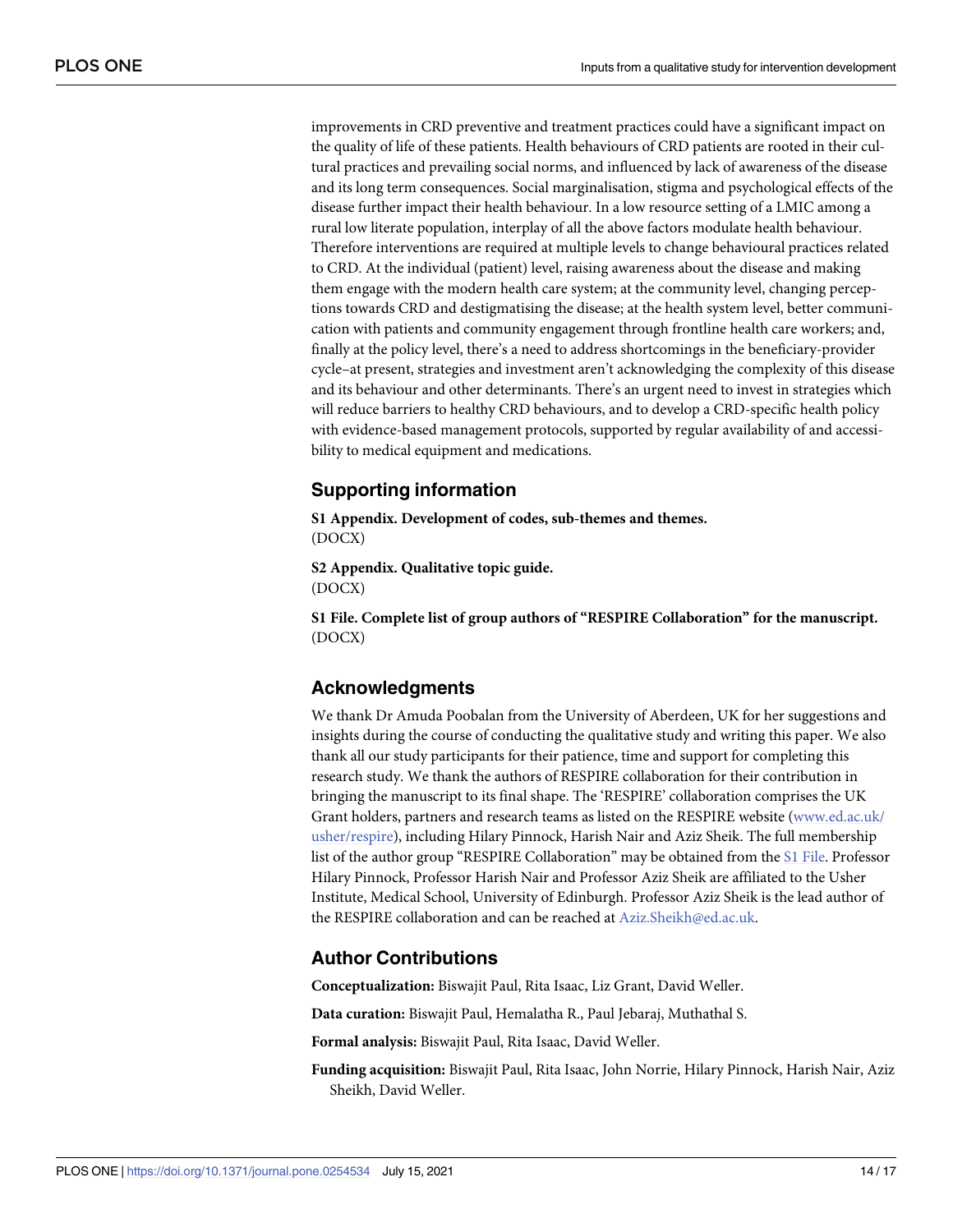<span id="page-15-0"></span>**Investigation:** Hemalatha R.

- **Methodology:** Biswajit Paul, Rita Isaac, Paul Jebaraj, Muthathal S., John Norrie, Liz Grant, Hilary Pinnock, Harish Nair, David Weller.
- **Project administration:** Biswajit Paul, Rita Isaac.

**Resources:** Deepa Das.

**Supervision:** Biswajit Paul, Muthathal S., Aziz Sheikh.

**Validation:** Hemalatha R.

**Visualization:** Paul Jebaraj.

- **Writing – original draft:** Biswajit Paul, Rita Isaac, Hemalatha R.
- **Writing – review & editing:** Biswajit Paul, Rita Isaac, Hemalatha R., Paul Jebaraj, Muthathal S., Deepa Das, John Norrie, Liz Grant, Hilary Pinnock, Harish Nair, Aziz Sheikh, David Weller.

#### **References**

- **[1](#page-2-0).** Salvi S, Agrawal A. India needs a national COPD prevention and control programme. J Assoc Physicians India 2012; 60 (Suppl.):5–7;
- **2.** McKay AJ, Mahesh PA, Fordham JZ, Majeed A. Prevalence of COPD in India: A systematic review. Prim Care Respir J. 2012; 21:313–21; Vijayan V. K. (2013). Chronic obstructive pulmonary disease. Indian J. Med. Res. 137, 251–269 <https://doi.org/10.4104/pcrj.2012.00055> PMID: [22790612](http://www.ncbi.nlm.nih.gov/pubmed/22790612)
- **[3](#page-2-0).** van Gemert F, Kirenga B, Chavannes N, Kamya M, Luzige S, Musinguzi P, et al. Prevalence of chronic obstructive pulmonary disease and associated risk factors in Uganda (FRESH AIR Uganda): a prospective cross-sectional observational study. Lancet Glob Health. 2015 Jan; 3(1):e44–51. [https://doi.org/10.](https://doi.org/10.1016/S2214-109X%2814%2970337-7) [1016/S2214-109X\(14\)70337-7](https://doi.org/10.1016/S2214-109X%2814%2970337-7) PMID: [25539969](http://www.ncbi.nlm.nih.gov/pubmed/25539969).
- **[4](#page-2-0).** World Health Organisation. Chronic obstructive pulmonary disease (COPD) Fact sheet: World Health Organization; 2020. Available from: [http://www.who.int/mediacentre/factsheets/fs315/en/.](http://www.who.int/mediacentre/factsheets/fs315/en/)
- **[5](#page-2-0).** Salvi SS, Manap R, Beasley R. Understanding the true burden of COPD: the epidemiological challenges. Prim Care Respir J. 2012; 21:249–51. <https://doi.org/10.4104/pcrj.2012.00082> PMID: [22885564](http://www.ncbi.nlm.nih.gov/pubmed/22885564)
- **[6](#page-2-0).** India State-Level Disease Burden Initiative Collaborators. Nations within a nation: variations in epidemiological transition across the states of India, 1990–2016 in the Global Burden of Disease Study Lancet, 390 (2017), pp. 2437–2460
- **[7](#page-2-0).** India State-Level Disease Burden Initiative CRD Collaborators. The burden of chronic respiratory diseases and their heterogeneity across the states of India: the Global Burden of Disease Study 1990– 2016 Lancet Glob Health, 6 (2018), pp. e1363-e1374
- **[8](#page-2-0).** Lim MS, Lee CH, Sim S, et al. Physical activity, sedentary habits, sleep, and obesity are associated with asthma, allergic rhinitis, and atopic dermatitis in Korean adolescents. Yonsei Med J 2017; 58: 1040– 1046. <https://doi.org/10.3349/ymj.2017.58.5.1040> PMID: [28792151](http://www.ncbi.nlm.nih.gov/pubmed/28792151)
- **9.** Kaplan A, Thomas M. Screening for COPD: the gap between logic and evidence. Eur Respir Rev 2017; 26: 160113. <https://doi.org/10.1183/16000617.0113-2016> PMID: [28298389](http://www.ncbi.nlm.nih.gov/pubmed/28298389)
- **[10](#page-2-0).** Ambrosino N, Bertella E. Life style interventions in prevention and comprehensive management of COPD. Breathe. 2018; 14(3): 186–94. <https://doi.org/10.1183/20734735.018618> PMID: [30186516](http://www.ncbi.nlm.nih.gov/pubmed/30186516)
- **[11](#page-2-0).** Balasubramanya B, Isaac R, Philip S, et al. Task shifting to frontline community health workers for improved diabetes care in low-resource settings in India: a phase II non-randomized controlled clinical trial. Journal of Global Health Reports. 2020; 4:e2020097. <https://doi.org/10.29392/001c.17609>
- **[12](#page-10-0).** Korstjens Irene & Moser Albine (2018) Series: Practical guidance to qualitative research. Part 4: Trustworthiness and publishing, European Journal of General Practice, 24:1, 120–124, [https://doi.org/10.](https://doi.org/10.1080/13814788.2017.1375092) [1080/13814788.2017.1375092](https://doi.org/10.1080/13814788.2017.1375092) PMID: [29202616](http://www.ncbi.nlm.nih.gov/pubmed/29202616)
- **[13](#page-11-0).** Paulhus DL. Two-component models of socially desirable responding. J Pers Soc Psychol. 1984; 46:598.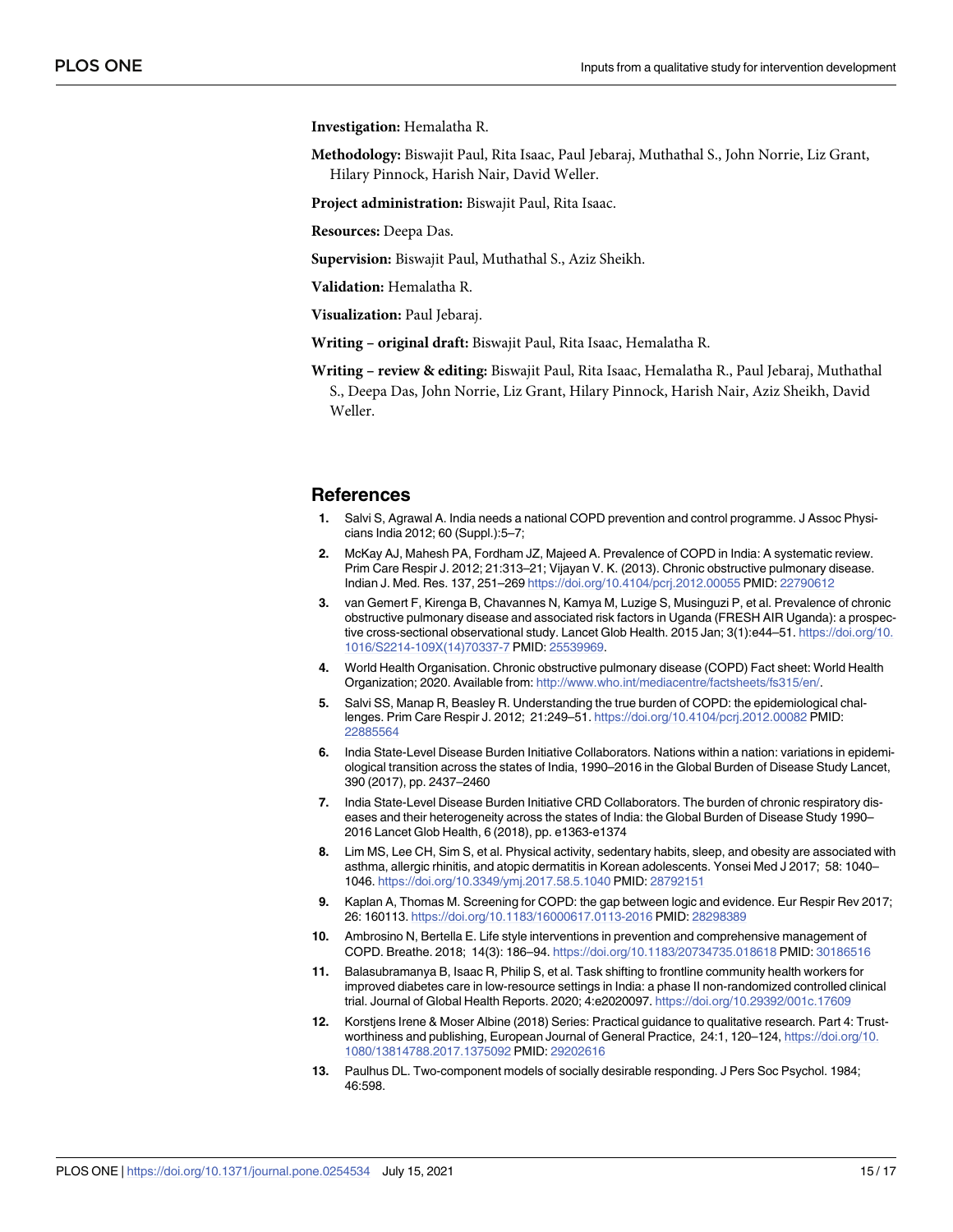- <span id="page-16-0"></span>**[14](#page-11-0).** Jones R, Muyinda H, Nyakoojo G, et al. Does pulmonary rehabilitation alter patients' experiences of living with chronic respiratory disease? A qualitative study. Int J Chron Obstruct Pulmon Dis 2018; 13: 2375–2385 <https://doi.org/10.2147/COPD.S165623> PMID: [30122917](http://www.ncbi.nlm.nih.gov/pubmed/30122917)
- **[15](#page-11-0).** Saleh S, Bongololo G, Banda H, Thomson R, Stenberg B, Squire B, et al. Health seeking for chronic lung disease in Central Malawi: adapting existing models using insights from a qualitative study. PLoS One. 2018; 13(12):e0208188. <https://doi.org/10.1371/journal.pone.0208188> PMID: [30557307](http://www.ncbi.nlm.nih.gov/pubmed/30557307)
- **[16](#page-11-0).** Schroedl CJ, Yount SE, Szmuilowicz E, Hutchison PJ, Rosenberg SR, Kalhan R.A qualitative study of unmet healthcare needs in chronic obstructive pulmonary disease. A potential role for specialist palliative care? Ann AmThorac Soc. 2014; 11(9):1433–8. <https://doi.org/10.1513/AnnalsATS.201404-155BC> PMID: [25302521](http://www.ncbi.nlm.nih.gov/pubmed/25302521)
- **[17](#page-11-0).** Jones RCM, Hyland ME, Hanney K, et al. A qualitative study of compliance with medication and lifestyle modification in Chronic Obstructive Pulmonary Disease (COPD) Primary Care Respir J. 2004; 13:149– 54.
- **[18](#page-11-0).** Cavill N., Bauman A., 2004. Changing the way people think about health-enhancing physical activity: do mass media campaigns have a role? J. Sports Sci. 22 (8), 771–790. [https://doi.org/10.1080/](https://doi.org/10.1080/02640410410001712467) [02640410410001712467](https://doi.org/10.1080/02640410410001712467) PMID: [15370487](http://www.ncbi.nlm.nih.gov/pubmed/15370487)
- **[19](#page-11-0).** Kite J, Gale J, Grunseit A, Li V, Bellew W, Bauman A (2018) From awareness to behaviour: testing a hierarchy of effects model on the Australian Make Healthy Normal campaign using mediation analysis. Prev Med Rep 12:140–147 <https://doi.org/10.1016/j.pmedr.2018.09.003> PMID: [30258762](http://www.ncbi.nlm.nih.gov/pubmed/30258762)
- **[20](#page-11-0).** Glanz K, Lewis FM, Rimer BK, eds. 2008. Health Behavior and Health Education: Theory, Research and Practice. San Francisco, CA: Jossey-Bass. 4th ed. pp 49–50,77– 78, 70–76
- **[21](#page-12-0).** R7: Jiang XQ, Mei XD, Feng D. Air pollution and chronic airway diseases: what should people know and do? J Thorac Dis. 2016 Jan; 8(1):E31–40. <https://doi.org/10.3978/j.issn.2072-1439.2015.11.50> PMID: [26904251](http://www.ncbi.nlm.nih.gov/pubmed/26904251); PMCID: PMC4740163.
- **[22](#page-12-0).** Kurmi OP, Lam KB, Ayres JG. Indoor air pollution and the lung in low- and medium-income countries. Eur Respir J. 2012 Jul; 40(1):239–54. <https://doi.org/10.1183/09031936.00190211> Epub 2012 Feb 23. PMID: [22362845](http://www.ncbi.nlm.nih.gov/pubmed/22362845).
- **[23](#page-12-0).** van Gemert F, Chavannes N, Nabadda N, et al.Impact of chronic respiratory symptoms in a rural area of sub-Saharan Africa: an in-depth qualitative study in the Masindi district of Uganda. Prim Care Respir J, 22 (2013), pp. 300–305 <https://doi.org/10.4104/pcrj.2013.00064> PMID: [23817677](http://www.ncbi.nlm.nih.gov/pubmed/23817677)
- [24](#page-12-0). Larsson K, Janson C, Ställberg B, Lisspers K, Olsson P, Kostikas K, et al. Impact of COPD diagnosis timing on clinical and economic outcomes: the ARCTIC observational cohort study. Int J Chron Obstruct Pulmon Dis. 2019 May 13; 14:995–1008. <https://doi.org/10.2147/COPD.S195382> PMID: [31190785](http://www.ncbi.nlm.nih.gov/pubmed/31190785); PMCID: PMC6526023.
- **[25](#page-12-0).** World Health Organisation. Chronic Respiratory diseases. Assessed online on 21st December, 2020 from [https://www.who.int/gard/publications/chronic\\_respiratory\\_diseases.pdf.](https://www.who.int/gard/publications/chronic_respiratory_diseases.pdf)
- **[26](#page-12-0).** Tarn DM, Heritage J, Paterniti DA, Hays RD, Kravitz RL, Wenger NS. Physician communication when prescribing new medications. Arch Intern Med 2006. Sep; 166(17):1855–1862 [https://doi.org/10.1001/](https://doi.org/10.1001/archinte.166.17.1855) [archinte.166.17.1855](https://doi.org/10.1001/archinte.166.17.1855) [PubMed] [CrossRef] [Google Scholar] PMID: [17000942](http://www.ncbi.nlm.nih.gov/pubmed/17000942)
- **27.** Osterberg L, Blaschke T. Adherence to medication. N Engl J Med 2005. Aug; 353(5):487–497 [https://](https://doi.org/10.1056/NEJMra050100) [doi.org/10.1056/NEJMra050100](https://doi.org/10.1056/NEJMra050100) [PubMed] [CrossRef] [Google Scholar] PMID: [16079372](http://www.ncbi.nlm.nih.gov/pubmed/16079372)
- **[28](#page-12-0).** Davis MS. Variations in patients' compliance with doctors' advice: an empirical analysis of patterns o communication. Am J Public Health Nations Health. 1968 Feb; 58(2):274–88. [https://doi.org/10.2105/](https://doi.org/10.2105/ajph.58.2.274) [ajph.58.2.274](https://doi.org/10.2105/ajph.58.2.274) PMID: [5688773](http://www.ncbi.nlm.nih.gov/pubmed/5688773); PMCID: PMC1228155.
- **[29](#page-12-0).** Snadden D and Brown JB. Asthma and stigma. Fam Pract 1991; 8: 329–335. [https://doi.org/10.1093/](https://doi.org/10.1093/fampra/8.4.329) [fampra/8.4.329](https://doi.org/10.1093/fampra/8.4.329) PMID: [1800195](http://www.ncbi.nlm.nih.gov/pubmed/1800195)
- **[30](#page-12-0).** Castelino F, Prabhu M, Pai MS, Kamath A. Lived experiences of patients with chronic obstructive pulmonary diseases (COPD)—qualitative review. Indian Journal of Public Health 2018; 9:263. [accessed Jun 15 2020].
- **[31](#page-12-0).** Ajzen I., 1991. The theory of planned behavior. Organ. Behav. Hum. Decis. Process. 50 (2), 179–211.
- **[32](#page-12-0).** Holland AE, Hill CJ, Jones AY, McDonald CF. Breathing exercises for chronic obstructive pulmonary disease. Cochrane Database of Systematic Reviews 2012, Issue 10. Art. No.: CD008250. [https://doi.](https://doi.org/10.1002/14651858.CD008250.pub2) [org/10.1002/14651858.CD008250.pub2](https://doi.org/10.1002/14651858.CD008250.pub2) Accessed 08 March 2021. PMID: [23076942](http://www.ncbi.nlm.nih.gov/pubmed/23076942)
- **[33](#page-12-0).** Ubolnuar N, Tantisuwat A, Thaveeratitham P, Lertmaharit S, Kruapanich C, Mathiyakom W. Effects of Breathing Exercises in Patients With Chronic Obstructive Pulmonary Disease: Systematic Review and Meta-Analysis. Ann Rehabil Med. 2019 Aug; 43(4):509–523. [https://doi.org/10.5535/arm.2019.43.4.](https://doi.org/10.5535/arm.2019.43.4.509) [509](https://doi.org/10.5535/arm.2019.43.4.509) Epub 2019 Aug 31. PMID: [31499605;](http://www.ncbi.nlm.nih.gov/pubmed/31499605) PMCID: PMC6734022.
- **[34](#page-12-0).** McCarthy B, Casey D, Devane D, Murphy K, Murphy E, Lacasse Y. Pulmonary rehabilitation for chronic obstructive pulmonary disease. Cochrane Database of Systematic Reviews 2015, Issue 2. Art. No.: